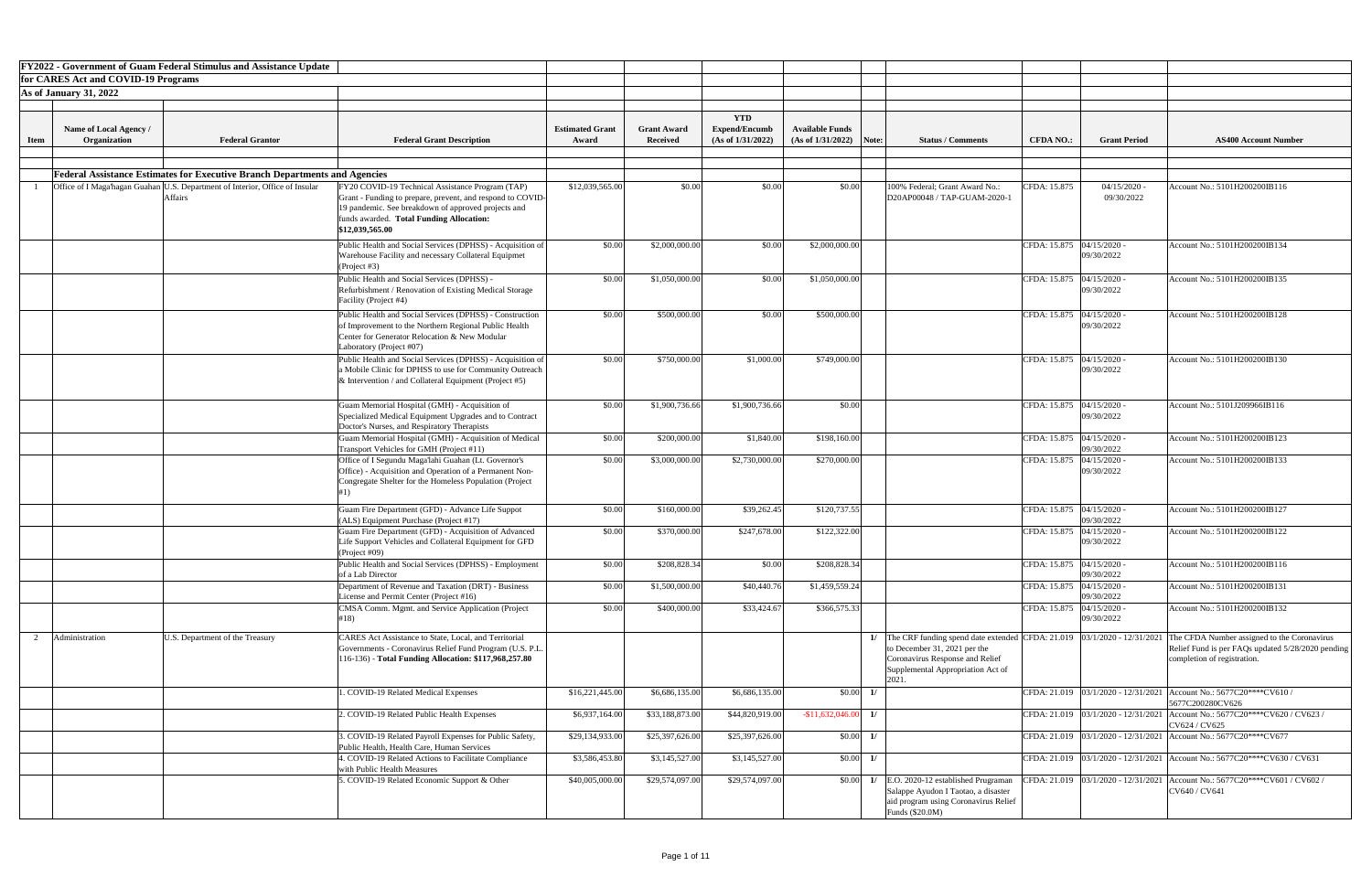|              |                                                      | <b>FY2022 - Government of Guam Federal Stimulus and Assistance Update</b>                                                                               |                                                                                                                                          |                                 |                                       |                                                         |                                                     |                                                                                                                                                                                                   |                             |                            |                                                                                                                                                                                             |
|--------------|------------------------------------------------------|---------------------------------------------------------------------------------------------------------------------------------------------------------|------------------------------------------------------------------------------------------------------------------------------------------|---------------------------------|---------------------------------------|---------------------------------------------------------|-----------------------------------------------------|---------------------------------------------------------------------------------------------------------------------------------------------------------------------------------------------------|-----------------------------|----------------------------|---------------------------------------------------------------------------------------------------------------------------------------------------------------------------------------------|
|              | for CARES Act and COVID-19 Programs                  |                                                                                                                                                         |                                                                                                                                          |                                 |                                       |                                                         |                                                     |                                                                                                                                                                                                   |                             |                            |                                                                                                                                                                                             |
|              | <b>As of January 31, 2022</b>                        |                                                                                                                                                         |                                                                                                                                          |                                 |                                       |                                                         |                                                     |                                                                                                                                                                                                   |                             |                            |                                                                                                                                                                                             |
| <b>Item</b>  | Name of Local Agency /<br>Organization               | <b>Federal Grantor</b>                                                                                                                                  | <b>Federal Grant Description</b>                                                                                                         | <b>Estimated Grant</b><br>Award | <b>Grant Award</b><br><b>Received</b> | <b>YTD</b><br><b>Expend/Encumb</b><br>(As of 1/31/2022) | <b>Available Funds</b><br>$(As of 1/31/2022)$ Note: | <b>Status / Comments</b>                                                                                                                                                                          | <b>CFDA NO.:</b>            | <b>Grant Period</b>        | <b>AS400 Account Number</b>                                                                                                                                                                 |
|              |                                                      |                                                                                                                                                         | 5. COVID-19 Related Public Health Expenses for the                                                                                       | \$22,083,262.00                 | \$19,976,000.00                       | \$19,976,000.00                                         | \$0.00                                              |                                                                                                                                                                                                   |                             |                            | CFDA: 21.019   03/1/2020 - 12/31/2021   Account No.: 5677C209962CV601 / CV602 / CV603                                                                                                       |
|              |                                                      |                                                                                                                                                         | <b>Function of Government</b>                                                                                                            |                                 |                                       |                                                         |                                                     |                                                                                                                                                                                                   |                             |                            |                                                                                                                                                                                             |
|              | <b>Revenue and Taxation</b>                          | U.S. Department of the Treasury                                                                                                                         | Economic Impact Payments (EIP) under the CARES Act                                                                                       | \$150,213,000.00                | \$150,213,000.00                      | \$149,912,909.00                                        | \$300,091.00                                        | Approximately \$107.8 million<br>received on $5/6/2020$ & \$24.1 million<br>received on 5/19/2020. Additional<br>\$18.262 received on 7/16/2020.                                                  |                             |                            | As of December 24, 2020, the DRT processed<br>86,039 EIP Program Payments totaling about<br>\$149.9M. This represents about 99.73% of the total<br>funding received from the U.S. Treasury. |
|              | Labor                                                | U.S. Department of Labor, Employment and<br><b>Training Administration</b>                                                                              | Pandemic Unemployment Assistance Program ("PUA") and<br><b>Federal Pandemic Unemployment Compensation</b><br>("FPUC") Programs           | \$924,000,000.00                | \$479,300,000.00                      | \$358,942,986.64                                        |                                                     | $$120,357,013.36$ 4/ First allotment-\$174M; Second<br>allotment-\$24M;Third Allotment-<br>\$50M: Fourth Allotment-\$84.3M<br>effective 1/1/2021; Fifth Allotment-<br>\$153.6M effective 4/1/2021 | CFDA: 17.225 04/01/2019 -   | 06/30/2022                 | Account No.: 5679C202400CV603                                                                                                                                                               |
|              | Labor                                                | U.S. Department of Labor, Employment and<br><b>Training Administration</b>                                                                              | Pandemic Unemployment Assistance Program ("PUA")<br>and Federal Pandemic Unemployment Compensation<br>("FPUC") Programs                  | \$0.00                          | \$527,985,000.00                      | \$400,342,144.47                                        |                                                     | $$127,642,855.53$ 4/ First allotment-\$100M;Second<br>allotment-\$161M; Third Allotment-<br>$\$96.9M$ effective $1/1/2021$ ; Fourth<br>Allotment-\$176.6M, effective<br>4/1//2021                 | CFDA: 17.225   04/01/2019 - | 06/30/2022                 | Account No.: 5679C202400CV604                                                                                                                                                               |
|              | Labor                                                | U.S. Department of Labor, Employment and<br><b>Training Administration</b>                                                                              | Pandemic Unemployment Assistance Program ("PUA") and<br>Federal Pandemic Unemployment Compensation ("FPUC")<br>Programs - Administration | \$0.00                          | \$4,554,341.00                        | \$6,259,163.62                                          | $-$1,704,822.62$                                    | First allotment (\$2.0M) & Second<br>allotment (\$2.1M) for FPUC/PUA/<br>Program Admin. Mod. #5 Grant<br>Suppl. (\$210K) for fraud prevention $\&$<br>detection efforts.                          | CFDA: 17.225   04/01/2020 - | 06/30/2022                 | Account No.: 5101H202400CV102                                                                                                                                                               |
|              | Labor                                                | U.S. Department of Labor, Employment and<br><b>Training Administration</b>                                                                              | WIOA National Dislocated Worker Grants (DWG) -<br>Disaster Guam COVID-19 Program                                                         | \$7,659,338.00                  | \$3,016,682.00                        | \$4,212,410.01                                          | $-$ \$1,195,728.01                                  | Amount GDOL applied for \$7,809,338<br>on March 3, 2020 - Grant#13053292                                                                                                                          | CFDA: 17.277   04/14/2020 - | 03/31/2023                 | Account No.: 5101H202416CV112                                                                                                                                                               |
| -8           | Labor                                                | U.S. Department of Labor, Employment and<br><b>Training Administration</b>                                                                              | WIOA National Dislocated Worker Grants (DWG) -<br>Disaster Guam COVID-19 Program - Administration                                        | \$150,000.00                    | \$250,490.00                          | \$229,983.94                                            | \$20,506.06                                         | Portion of \$1.5M grant received<br>allocated for Administrative Costs.                                                                                                                           | CFDA: 17.277   04/14/2020 - | 03/31/2023                 | Account No.: 5101H202416CV111                                                                                                                                                               |
| $\mathbf{Q}$ | Bureau of Statistics and Plans                       | U.S. Department of Justice, Office of Justice<br>Programs, Bureau of Justice Assistance                                                                 | Coronavirus Emergency Supplemental Funding - Guam<br>Coronavirus Emergency Response                                                      | \$2,932,867.00                  | \$2,932,867.00                        | \$3,149,084.29                                          | $-$ \$216,217.29                                    | 100% Federal; Grant No.:<br>2020VDBX0029                                                                                                                                                          | CFDA: 16.034 01/20/2020     | 01/31/2023                 | Account No.: 5101H200900PA116                                                                                                                                                               |
| 10           | <b>Guam Public Library System</b>                    | institute of Museum and Library Services (IMLS)                                                                                                         | Library Services and Technology Act (LSTA) CARES Act<br>State Grants - FY2020                                                            | \$15,224.00                     | \$15,224.00                           | \$15,223.32                                             | \$0.68                                              | 100% Federal; Grant No.: LS-246574- CFDA: 45.310 04/21/2020 -<br><b>OLS-20</b>                                                                                                                    |                             | 09/30/2021                 | Account No.: 5101H201800CV102                                                                                                                                                               |
|              | Guam Behavioral Health and<br><b>Wellness Center</b> | J.S. Department of Health and Human Services,<br><b>Substance Abuse and Mental Health Services</b><br>Administration                                    | Imergency Grants to Address Mental Health and Substance<br>Use Disorders During COVID-19                                                 | \$516,800.00                    | \$500,000.00                          | \$600,599.14                                            | $-$100,599.14$                                      | 100% Federal; Grant No.:<br>1H79FG000211-01; Grant Period<br>Modification, end date from 8/19/2021<br>to 8/19/2022                                                                                | CFDA: 93.685                | 04/20/2020<br>08/19/2022   | Account No.: 5101H202300SE112                                                                                                                                                               |
|              | Public Health and Social<br>Services                 | U.S. Department of Health and Human Services,<br>Administration for Children and Families, Office Funds under the CARES Act 2020<br>of Child Care (OCC) | Child Care and Development Block Grant - Supplemental                                                                                    | \$6,420,621.00                  | \$6,420,621.00                        | \$2,468,763.33                                          | \$3,951,857.67                                      | 100% Federal; Grant No.:<br>2001GUCCC3                                                                                                                                                            | CFDA: 93.575 03/27/2020 -   | 09/30/2023                 | Account No.: 5101H201732CV109                                                                                                                                                               |
| 13           | Public Health and Social<br>Services                 | U.S. Department of Health and Human Services,<br>Administration for Community Living                                                                    | (CMC2) Families First Coronavirus Response Act, Older<br>Americans Act Title III - Congregate Meals                                      | \$200,000.00                    | \$200,000.00                          | \$201,128.40                                            | $-$1,128.40$                                        | 100% Federal; Grant No.:<br>2001GUCMC2-00                                                                                                                                                         | CFDA: 93.045 03/20/2020 -   | 09/30/2022                 | Account No.: 5101H201730CV117                                                                                                                                                               |
|              | Public Health and Social<br>Services                 | U.S Department of Health and Human Services,<br>Administration for Community Living                                                                     | (HDC2) Families First Coronavirus Response Act, Older<br>Americans Act Title III - Home Delivered Meals                                  | \$370,000.00                    | \$370,000.00                          | \$712,920.70                                            | $-$ \$342,920.70                                    | Total award - \$400,000; \$30,000<br>transferred per grantor approval as Fed<br>Match for SOA Admin; Grant No.:<br>2001GUHDC2-00                                                                  | CFDA: 93.045                | 03/20/2020 -<br>09/30/2022 | Account No.: 5101H201730CV118; \$30,000<br>transferred as Fed. Match under account<br>5101G201730CV119                                                                                      |
| 15           | Public Health and Social<br>Services                 | U.S Department of Health and Human Services,<br>Administration for Community Living                                                                     | Families First Coronavirus Response Act, Older Americans<br>Act Title III - State Office on Aging - Administration                       | \$40,000.00                     | \$40,000.00                           | \$34,252.66                                             | \$5,747.34                                          | Total award - \$40,000; Federal<br>matching (75% Federal - \$30,000 /<br>25% Local - \$10,000); Grant No.:<br>2001GUHDC2-00                                                                       |                             |                            | CFDA: 93.044   03/20/2020-09/30/2022   Account No.: 5101G201730CV119 / Local Account<br>No.: 5100G201730MT960                                                                               |
| 16           | Public Health and Social<br>Services                 | U.S Department of Health and Human Services,<br>Administration for Community Living                                                                     | SSC3) CARES Act, Older Americans Act Title III-B -<br>Supportive Services                                                                | \$500,000.00                    | \$500,000.00                          | \$494,065.55                                            | \$5,934.45                                          | 100% Federal; Grant No.:<br>2001GUSSC3-00                                                                                                                                                         |                             |                            | CFDA: 93.044  04/01/2020-09/30/2022   Account No.: 5101H201730CV121                                                                                                                         |
|              | Public Health and Social<br>Services                 | U.S Department of Health and Human Services,<br>Administration for Community Living                                                                     | (HDC3) CARES Act, Older Americans Act Title III-C -<br>Nutrition Services                                                                | \$1,102,500.00                  | \$1,102,500.00                        | \$1,399,848.86                                          | $-$ \$297,348.86                                    | Total award - \$1,200,000; \$97,500<br>transferred per grantor approval as Fed<br>Match for CARES Act State Office;<br><b>Grant No.: 2001GUHDC3-00</b>                                            |                             |                            | CFDA: 93.045  04/01/2020-09/30/2022   Account No.: 5101H201730CV123; \$97,500<br>transferred as Fed. Match under account<br>5101G201730CV120                                                |
| 18           | Public Health and Social<br>Services                 | U.S Department of Health and Human Services,<br>Administration for Community Living                                                                     | (FCC3) CARES Act, Older Americans Act Title III-E -<br><b>Family Caregiver Support Program</b>                                           | \$250,000.00                    | \$250,000.00                          | \$250,000.00                                            | \$0.00                                              | 100% Federal; Grant No.:<br>2001GUFCC3-00                                                                                                                                                         |                             |                            | CFDA: 93.052 04/20/2020-09/30/2022 Account No.: 5101H201730CV122                                                                                                                            |
| 19           | Public Health and Social<br>Services                 | U.S Department of Health and Human Services,<br>Administration for Community Living                                                                     | (OMC3) - CARES Act, Older Americans Act Title VII -<br>Ombudsman Program                                                                 | \$50,000.00                     | \$50,000.00                           | \$8,995.83                                              | \$41,004.17                                         | 100% Federal; Grant No.:<br>2001GUOMC3-00                                                                                                                                                         |                             |                            | CFDA: 93.042 04/01/2020-09/30/2022 Account No.: 5101H201730CV124                                                                                                                            |
|              | Public Health and Social<br>Services                 | U.S Department of Health and Human Services,<br>Administration for Community Living                                                                     | CARES Act State Office, Older Americans Act Title III                                                                                    | \$130,000.00                    | \$130,000.00                          | \$103,541.87                                            | \$26,458.13                                         | Federal matching (75% Federal<br>\$97,500 / 25% Local - \$32,500); Grant<br>No.: 2001GUHDC3-00                                                                                                    |                             |                            | CFDA: 93.045 04/01/2020-09/30/2022 Account No.: 5101G01730CV120 / Local Account<br>No.: 5100G201730MT955                                                                                    |

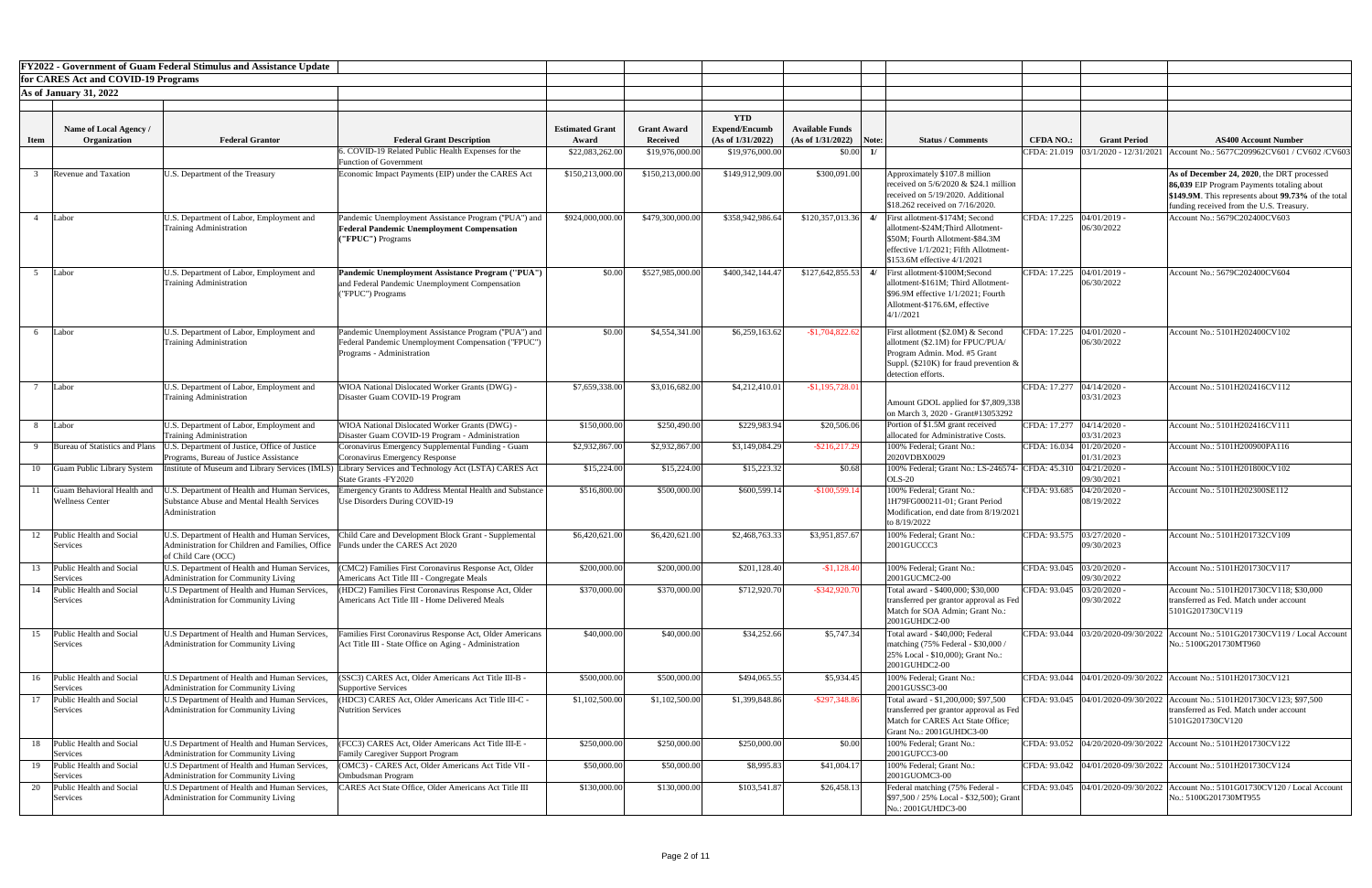|      |                                             | <b>FY2022 - Government of Guam Federal Stimulus and Assistance Update</b>                                                      |                                                                                                                                                                                   |                        |                    |                      |                                    |                                                                                                                    |                            |                          |                                                                     |
|------|---------------------------------------------|--------------------------------------------------------------------------------------------------------------------------------|-----------------------------------------------------------------------------------------------------------------------------------------------------------------------------------|------------------------|--------------------|----------------------|------------------------------------|--------------------------------------------------------------------------------------------------------------------|----------------------------|--------------------------|---------------------------------------------------------------------|
|      | for CARES Act and COVID-19 Programs         |                                                                                                                                |                                                                                                                                                                                   |                        |                    |                      |                                    |                                                                                                                    |                            |                          |                                                                     |
|      | <b>As of January 31, 2022</b>               |                                                                                                                                |                                                                                                                                                                                   |                        |                    |                      |                                    |                                                                                                                    |                            |                          |                                                                     |
|      |                                             |                                                                                                                                |                                                                                                                                                                                   |                        |                    | <b>YTD</b>           |                                    |                                                                                                                    |                            |                          |                                                                     |
|      | <b>Name of Local Agency /</b>               |                                                                                                                                |                                                                                                                                                                                   | <b>Estimated Grant</b> | <b>Grant Award</b> | <b>Expend/Encumb</b> | <b>Available Funds</b>             |                                                                                                                    |                            |                          |                                                                     |
| Item | Organization                                | <b>Federal Grantor</b>                                                                                                         | <b>Federal Grant Description</b>                                                                                                                                                  | Award                  | <b>Received</b>    | (As of 1/31/2022)    | $(As \text{ of } 1/31/2022)$ Note: | <b>Status / Comments</b>                                                                                           | <b>CFDA NO.:</b>           | <b>Grant Period</b>      | <b>AS400 Account Number</b>                                         |
|      | Public Health and Social<br><b>Services</b> | U.S Department of Health and Human Services,<br>Administration for Community Living                                            | 'oronavirus Preparedness and Response Supplemental -<br>DPHSS Aging and Disability Resource Centering (ADRC)<br>Wrong Door System Funding Opportunity Critical Relief<br>∙unds    | \$305,454.00           | \$305,454.00       | \$268,710.30         | \$36,743.70                        | 100% Federal; Grant No.:<br>90NWC30038-01-00                                                                       |                            |                          | CFDA: 93.048  04/01/2020-09/30/2022   Account No.: 5101H201730CV127 |
|      | Public Health and Social<br>Services        | U.S. Department of Health and Human Services,<br>Health Resources & Services Administration                                    | Ryan White HIV/AIDS Program Part B COVID-19<br>Response                                                                                                                           | \$20,000.00            | \$20,000.00        | \$19,965.60          | \$34.40                            | 100% Federal; Grant No.:<br>1X7CHA36883-01-00                                                                      | CFDA: 93.917 04/01/2020    | 03/31/2022               | Account No.: 5101H201713CV124                                       |
| 23   | Public Health and Social<br>Services        | U.S. Department of Health and Human Services,<br>Health Resources & Services Administration,<br><b>Health Center Program</b>   | FY20 Coronavirus Preparedness and Response<br>Supplemental Funding for Health Centers (P.L. 116-123)                                                                              | \$61,026.00            | \$61,026.00        | \$65,018.38          | $-$ \$3,992.38                     | 100% Federal; Grant No.:<br><b>HBCCS34823</b>                                                                      | CFDA: 93.224               | 03/15/2020<br>03/31/2022 | Account No.: 5105H201716SE106                                       |
|      | 24 Public Health and Social<br>Services     | U.S. Department of Health and Human Services,<br>Health Resources & Services Administration,<br><b>Health Center Program</b>   | FY20 CARES Act Supplemental Funding for Health<br>Centers (P.L. 116-136) - Pacific Basin Community Health<br>Center                                                               | \$736,610.00           | \$736,610.00       | \$950,094.62         | $-$ \$213,484.62                   | 100% Federal; Grant Award No.: 4<br>H8DC536544-01-01; Federal Award<br>Date: 04/21/2021                            | CFDA: 93.224               | 04/01/2020<br>03/31/2022 | Account No.: 5105H201716CV107                                       |
|      | 25 Public Health and Social<br>Services     | U.S. Department of Health and Human Services,<br>Center for Disease Control (CDC), Division of<br>Vector-Borne Diseases (DVBD) | CARES Act - Epidemiology & Laboratory Capacity (ELC)<br>for Infectious Diseases COVID-19 Supplement                                                                               | \$532,702.00           | \$532,702.00       | \$568,916.58         | $-$ \$36,214.58                    | 100% Federal; Grant No.:<br>6NU50CK000531-01-04                                                                    | CFDA: 93.323 04/23/2020    | 04/22/2022               | Account No.: 5101H201713CV125                                       |
|      | 26 Public Health and Social<br>Services     | U.S. Department of Health and Human Services,<br>Centers for Disease Control and Prevention                                    | Co-Op Agreement for Emergency Response: Public Health<br>Crisis Response-2018: COVID-19 Crisis Response                                                                           | \$479,432.00           | \$479,432.00       | \$479,432.00         | \$0.00                             | 100% Federal; Grant No.:<br>1NU90TP9221000100                                                                      | CFDA: 93.354 03/16/2020    | 03/15/2023               | Account No.: 5101H201713SE123                                       |
| 27   | Public Health and Social<br>Services        | U.S. Department of Health and Human Services,<br>Centers for Disease Control and Prevention<br>(CDC)                           | Co-Op Agreement for Emergency Response: Public Health<br>Crisis Response-2018: COVID-19 Crisis Response<br>(Supplement)                                                           | \$958,864.00           | \$958,864.00       | \$729,078.47         | \$229,785.53                       | Supplemental Funding COVID-19 in<br>Year 1 - 4/02/2020 Grant No:<br>1NU90tp9221000100                              | CFDA: 93.354               | 03/16/2020<br>03/15/2023 | Account No.: 5101H201713SE123                                       |
| 28   | Guam Department of<br>Education (GDOE)      | U.S. Department of Education, Office of<br>Elementary and Secondary Education (OESE)                                           | Education Stabilization Fund (ESF) through the CARES<br>Act for Formula Grants to Outlying Areas - State Education<br>Agency (SEA) - Total Funding Allocation:<br>\$41,521,997.00 | \$41,521,997.00        | \$0.00             | \$0.00               | \$0.00                             | Each Outlying Area will receive two<br>block grants from the ESF: 1 made to<br>the SEA and 1 to Governor's offices | CFDA: 84.425A 04/24/2020   | 04/23/2021               | Accounts established under GDOE's Financial<br>System.              |
|      |                                             |                                                                                                                                | <b>GDOE</b> - Public Schools District - ESF                                                                                                                                       | \$0.00                 | \$33,689,482.89    | \$32,437,816.32      | \$1,251,666.57                     | <b>YTD Purchase Orders &amp; Requisitions</b>                                                                      |                            |                          | Per GDOE ESF Grant Status Report as of<br>12/31/2021                |
|      |                                             |                                                                                                                                | <b>GDOE</b> - State Administration                                                                                                                                                | \$0.00                 | \$2,148,991.68     | \$867,487.72         | \$1,281,503.96                     | <b>YTD Purchase Orders &amp; Requisitions</b>                                                                      |                            |                          | Per GDOE ESF Grant Status Report as of<br>12/31/2021                |
|      |                                             |                                                                                                                                | St. John's Christian - ESF                                                                                                                                                        | \$0.00                 | \$83,678.86        | \$83,059.01          | \$619.85                           | <b>YTD Purchase Orders &amp; Requisitions</b>                                                                      |                            |                          | Per GDOE ESF Grant Status Report as of<br>12/31/2021                |
|      |                                             |                                                                                                                                | <b>Guam Adventist Academy - ESF</b>                                                                                                                                               | \$0.00                 | \$32,176.16        | \$26,902.19          | \$5,273.97                         | <b>YTD Purchase Orders &amp; Requisitions</b>                                                                      |                            |                          | Per GDOE ESF Grant Status Report as of<br>12/31/2021                |
|      |                                             |                                                                                                                                | Guahan Academy Charter School - ESF                                                                                                                                               | \$0.00                 | \$761,443.34       | \$668,944.30         | \$92,499.04                        | <b>YTD Purchase Orders &amp; Requisitions</b>                                                                      |                            |                          | Per GDOE ESF Grant Status Report as of<br>12/31/2021                |
|      |                                             |                                                                                                                                | Office of Catholic Education - ESF                                                                                                                                                | \$0.00                 | \$3,464,976.69     | \$2,005,883.08       | \$1,459,093.6                      | <b>YTD Purchase Orders &amp; Requisitions</b>                                                                      |                            |                          | Per GDOE ESF Grant Status Report as of<br>12/31/2021                |
|      |                                             |                                                                                                                                | Harvest Christian Academy - ESF                                                                                                                                                   | \$0.00                 | \$524,268.1        | \$270,002.12         | \$254,266.05                       | <b>YTD Purchase Orders &amp; Requisitions</b>                                                                      |                            |                          | Per GDOE ESF Grant Status Report as of<br>12/31/2021                |
|      |                                             |                                                                                                                                | St. Paul's Christian - ESF                                                                                                                                                        | \$0.00                 | \$265,252.85       | \$207,636.88         | \$57,615.97                        | <b>YTD Purchase Orders &amp; Requisitions</b>                                                                      |                            |                          | Per GDOE ESF Grant Status Report as of<br>12/31/2021                |
|      |                                             |                                                                                                                                | Japanese School of Guam - ESF                                                                                                                                                     | \$0.00                 | \$13,327.44        | \$12,953.21          | \$374.23                           | <b>YTD Purchase Orders &amp; Requisitions</b>                                                                      |                            |                          | Per GDOE ESF Grant Status Report as of<br>12/31/2021                |
|      |                                             |                                                                                                                                | Providence Christian - ESF                                                                                                                                                        | \$0.00                 | \$6,835.10         | \$6,821.19           | \$13.91                            | <b>YTD Purchase Orders &amp; Requisitions</b>                                                                      |                            |                          | Per GDOE ESF Grant Status Report as of<br>12/31/2021                |
|      |                                             |                                                                                                                                | <b>SIFA Academy Charter School - ESF</b>                                                                                                                                          | \$0.00                 | \$219,308.42       | \$219,221.94         | \$86.48                            | <b>YTD Purchase Orders &amp; Requisitions</b>                                                                      |                            |                          | Per GDOE ESF Grant Status Report as of<br>12/31/2021                |
|      |                                             |                                                                                                                                | iLearn Academy Charter School - ESF                                                                                                                                               | \$0.00                 | \$312,255.40       | \$306,797.75         | \$5,457.65                         | <b>YTD Purchase Orders &amp; Requisitions</b>                                                                      |                            |                          | Per GDOE ESF Grant Status Report as of<br>12/31/2021                |
|      |                                             | Office of I Maga hagan Guahan U.S. Department of Education, Office of<br>Elementary and Secondary Education (OESE)             | Education Stabilization Fund through the CARES Act for<br>Formula Grants to Outlying Areas - Guam Governor's<br>Office - Total Funding Allocation: \$12,499,963.00                | \$12,499,963.00        | \$0.00             | \$0.00               | \$0.00                             | 100% Federal; Grant award No.:<br>S425H200004                                                                      | CFDA: 84.425H 07/01/2020 - | 09/30/2022               | Account No.: 5101H200200EI102                                       |
|      |                                             |                                                                                                                                | Guam Department of Education - Internet Service Provider<br>Voucher Program, Purchase Internet Services for Students                                                              | \$0.00                 | \$8,932,000.00     | \$8,932,000.00       | \$0.00                             |                                                                                                                    |                            |                          | Account No.: 5101H200200EI102 / Enc Number:<br>C210600590           |
|      |                                             |                                                                                                                                | University of Guam - Provide Rebates or Refunds for<br>Internet/Online Student Fees                                                                                               | \$0.00                 | \$956,900.00       | \$956,900.00         | \$0.00                             |                                                                                                                    |                            |                          | Account No.: 5101H200200EI102 / Enc Number:<br>C210600600           |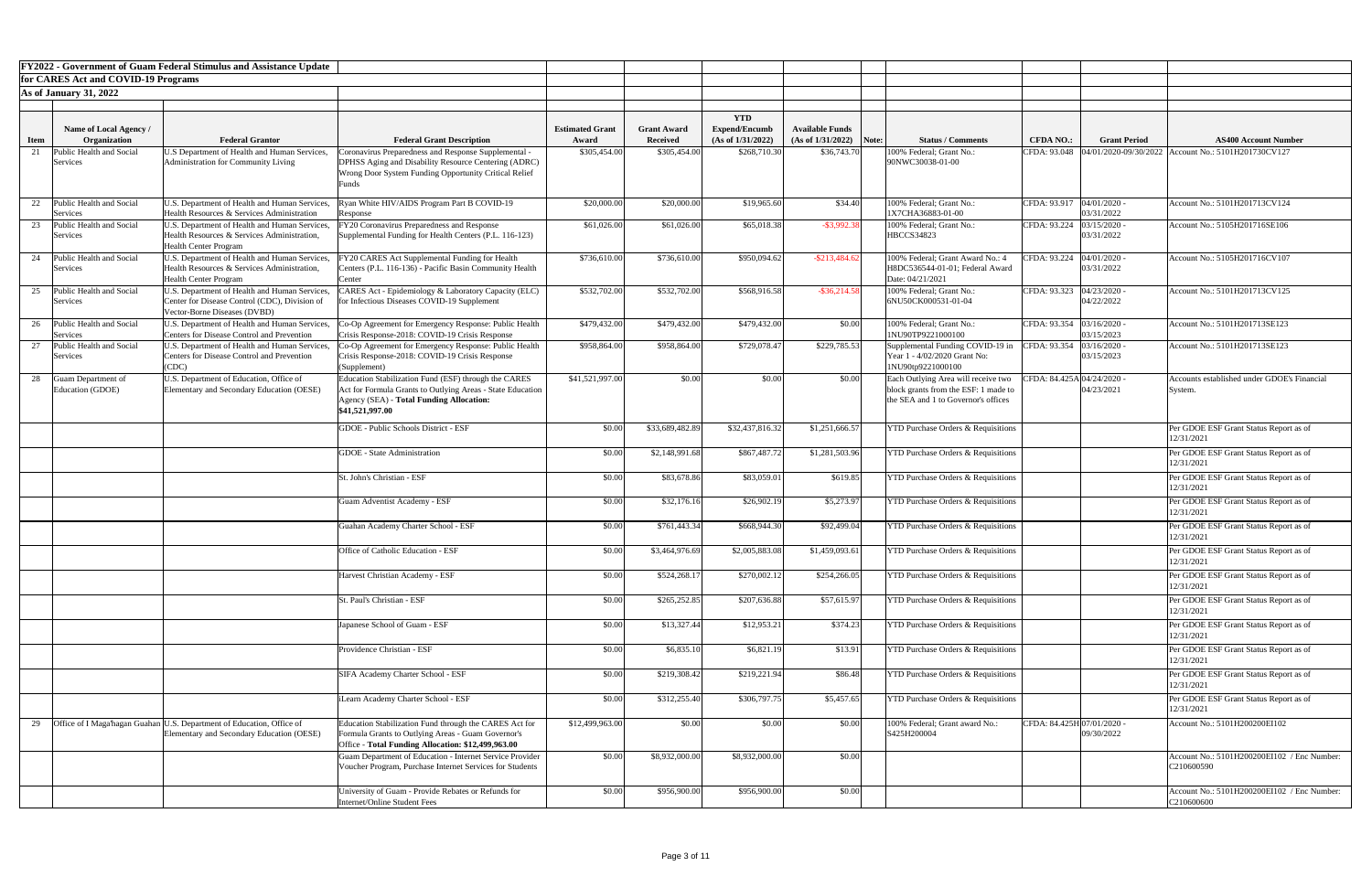|             |                                           | <b>FY2022 - Government of Guam Federal Stimulus and Assistance Update</b>  |                                                                                                               |                        |                    |                                    |                           |                                                                                                                                                  |                  |                                       |                                                                                                                                                                                              |
|-------------|-------------------------------------------|----------------------------------------------------------------------------|---------------------------------------------------------------------------------------------------------------|------------------------|--------------------|------------------------------------|---------------------------|--------------------------------------------------------------------------------------------------------------------------------------------------|------------------|---------------------------------------|----------------------------------------------------------------------------------------------------------------------------------------------------------------------------------------------|
|             | for CARES Act and COVID-19 Programs       |                                                                            |                                                                                                               |                        |                    |                                    |                           |                                                                                                                                                  |                  |                                       |                                                                                                                                                                                              |
|             | <b>As of January 31, 2022</b>             |                                                                            |                                                                                                               |                        |                    |                                    |                           |                                                                                                                                                  |                  |                                       |                                                                                                                                                                                              |
|             |                                           |                                                                            |                                                                                                               |                        |                    |                                    |                           |                                                                                                                                                  |                  |                                       |                                                                                                                                                                                              |
|             | Name of Local Agency /                    |                                                                            |                                                                                                               | <b>Estimated Grant</b> | <b>Grant Award</b> | <b>YTD</b><br><b>Expend/Encumb</b> | <b>Available Funds</b>    |                                                                                                                                                  |                  |                                       |                                                                                                                                                                                              |
| <b>Item</b> | Organization                              | <b>Federal Grantor</b>                                                     | <b>Federal Grant Description</b>                                                                              | Award                  | <b>Received</b>    | (As of 1/31/2022)                  | $(As of 1/31/2022)$ Note: | <b>Status / Comments</b>                                                                                                                         | <b>CFDA NO.:</b> | <b>Grant Period</b>                   | <b>AS400 Account Number</b>                                                                                                                                                                  |
|             |                                           |                                                                            | Guam Community College - Provide Rebates or Refunds for                                                       | \$0.00                 | \$529,200.00       | \$529,200.00                       | \$0.00                    |                                                                                                                                                  |                  |                                       | Account No.: 5101H200200EI102 / Enc Number:                                                                                                                                                  |
|             |                                           |                                                                            | Internet/Online Student Fees                                                                                  |                        |                    |                                    |                           |                                                                                                                                                  |                  |                                       | C210600610                                                                                                                                                                                   |
|             |                                           |                                                                            | PBS Guam - PBS University Program                                                                             | \$0.00                 | \$1,507,650.00     | \$1,507,650.00                     | \$0.00                    |                                                                                                                                                  |                  |                                       | Account No.: 5101H200200EI102 / Enc Number:<br>C210601140                                                                                                                                    |
|             |                                           |                                                                            | Department of Youth Affairs - Stand Up Virtual Learning<br>Centers, Implement a Locally-Developed, Web-Based  | \$0.00                 | \$220,500.00       | \$220,500.00                       | \$0.00                    |                                                                                                                                                  |                  |                                       | Account No.: 5101H200200EI102 / Enc Number:<br>W210200002                                                                                                                                    |
|             |                                           |                                                                            | Solution for Case Management<br>Guam Public Library System - Expand Wireless Internet                         | \$0.00                 | \$201,000.00       | \$201,000.00                       | \$0.00                    |                                                                                                                                                  |                  |                                       | Account No.: 5101H200200EI102 / Enc Number:                                                                                                                                                  |
|             |                                           |                                                                            | <b>Access and Provide Desktop Computers</b><br>Other - Administrative Costs                                   | \$0.00                 | \$152,713.00       | \$134,617.95                       | \$18,095.05               |                                                                                                                                                  |                  |                                       | W210200003<br>Account No.: 5101H200200EI102                                                                                                                                                  |
|             | uam Homeland Security                     | J.S. Department of Homeland Security, Federal                              | FY20 Emergency Management Performance Grant (EMPG)                                                            | \$280,405.00           | \$280,405.00       | \$171,231.26                       | \$109,173.74              | 100% Federal; Grant award No.:                                                                                                                   | CFDA: 97.042     | 01/27/2020                            | Account No.: 5101H200280CV2CD                                                                                                                                                                |
|             | Office of Civil Defense                   | Emergency Management Agency (FEMA)                                         | COVID-19 Supplemental                                                                                         |                        |                    |                                    |                           | EMF2020EP00012-S01                                                                                                                               |                  | 01/26/2022                            |                                                                                                                                                                                              |
|             | Guam Election Commission<br>(GEC)         | <b>J.S. Election Assistance Commission (EAC)</b>                           | FY2020 Help America Vote Act (HAVA) CARES Act<br>Grant - Emergency Funds for Expenses related to COVID-       | \$600,000.00           | \$600,000.00       | \$600,000.00                       | \$0.00                    | Grant Agreement No.:<br>GU20101CARES. GEC deposited<br>grant funds into GEC checking<br>account and also established an "X"<br>account with DOA. |                  | CFDA: 90.404 03/28/2020<br>03/27/2022 | Per information received from GEC - The YTD<br>Expenditures/Encumbrances is \$600,000.00. Of this<br>amount, total YTD Expenditures of \$267,199 are<br>under Account No.: 5100X200700RS501. |
| 32          | <b>Guam Regional Transit</b><br>Authority | U.S. Department of Transportation, Federal<br>Transit Administration (FTA) | FY2020 Section 5311 CARES Act Grant for Operating and<br>Capital Assistance to Recover from COVID-19 Pandemic | \$2,704,154.00         | \$2,704,154.00     | \$2,661,836.08                     | \$42,317.92               | 100% Federal; Grant award No.: GU-<br>2020-001-00                                                                                                |                  | CFDA: 20.509 06/30/2020<br>06/30/2023 | Account No.: 5101H209977CV108                                                                                                                                                                |
|             | Public Health and Social                  | U.S. Department of Agriculture (USDA), Food                                | Families First Coronavirus Response Act - Emergency                                                           | \$2,092,897.00         | \$2,092,897.00     | \$2,092,897.00                     | \$0.00                    | Per DPHSS, Division of Pubic                                                                                                                     |                  |                                       | All emergency allotments are deposited into the                                                                                                                                              |
|             | Services                                  | and Nutrition Service (FNS)                                                | Supplemental Nutrition Assistance Program (SNAP)<br>COVID-19 Allotment for March 2020                         |                        |                    |                                    |                           | Welfare, State Office                                                                                                                            |                  |                                       | household's Electronic Benefits Transfer (EBT)                                                                                                                                               |
|             |                                           |                                                                            | Families First Coronavirus Response Act - Emergency<br>SNAP COVID-19 Allotment for April 2020                 | \$2,507,072.00         | \$2,507,072.00     | \$2,507,072.00                     | \$0.00                    | Per DPHSS, Division of Pubic<br>Welfare, Bureau of Economic Security                                                                             |                  |                                       | All emergency allotments are deposited into the<br>household's EBT card.                                                                                                                     |
|             |                                           |                                                                            | Families First Coronavirus Response Act - Emergency                                                           | \$2,221,078.00         | \$2,221,078.00     | \$2,221,078.00                     | \$0.00                    | Per DPHSS, Division of Pubic                                                                                                                     |                  |                                       |                                                                                                                                                                                              |
|             |                                           |                                                                            | SNAP COVID-19 Allotment for May 2020                                                                          |                        |                    |                                    |                           | Welfare, Bureau of Economic Security                                                                                                             |                  |                                       | All emergency allotments are deposited into the<br>household's EBT card.                                                                                                                     |
|             |                                           |                                                                            | Families First Coronavirus Response Act - Emergency                                                           | \$2,089,644.00         | \$2,089,644.00     | \$2,089,644.00                     | \$0.00                    | Per DPHSS, Division of Pubic                                                                                                                     |                  |                                       |                                                                                                                                                                                              |
|             |                                           |                                                                            | SNAP COVID-19 Allotment for June 2020                                                                         |                        |                    |                                    |                           | Welfare, Bureau of Economic Security                                                                                                             |                  |                                       | All emergency allotments are deposited into the<br>household's EBT card.                                                                                                                     |
|             |                                           |                                                                            | Families First Coronavirus Response Act - Emergency<br>SNAP COVID-19 Allotment for July 2020                  | \$2,066,627.00         | \$2,066,627.00     | \$2,066,627.00                     | \$0.00                    | Per DPHSS, Division of Pubic<br>Welfare, Bureau of Economic Security                                                                             |                  |                                       | All emergency allotments are deposited into the                                                                                                                                              |
|             |                                           |                                                                            |                                                                                                               |                        |                    |                                    |                           |                                                                                                                                                  |                  |                                       | household's EBT card.                                                                                                                                                                        |
|             |                                           |                                                                            | Families First Coronavirus Response Act - Emergency<br>SNAP COVID-19 Allotment for August 2020                | \$2,008,466.00         | \$2,008,466.00     | \$2,008,466.00                     | \$0.00                    | Per DPHSS, Division of Pubic<br>Welfare, Bureau of Economic Security                                                                             |                  |                                       | All emergency allotments are deposited into the<br>household's EBT card.                                                                                                                     |
|             |                                           |                                                                            | Families First Coronavirus Response Act - Emergency                                                           | \$2,077,353.00         | \$2,077,353.00     | \$2,077,353.00                     | \$0.00                    | Per DPHSS, Division of Pubic                                                                                                                     |                  |                                       | All emergency allotments are deposited into the                                                                                                                                              |
|             |                                           |                                                                            | SNAP COVID-19 Allotment for September 2020                                                                    |                        |                    |                                    |                           | Welfare, Bureau of Economic Security                                                                                                             |                  |                                       | household's EBT card.                                                                                                                                                                        |
|             |                                           |                                                                            | Families First Coronavirus Response Act - Emergency                                                           | \$2,001,961.00         | \$2,001,961.00     | \$2,001,961.00                     | \$0.00                    | Per DPHSS, Division of Pubic                                                                                                                     |                  |                                       | All emergency allotments are deposited into the                                                                                                                                              |
|             |                                           |                                                                            | SNAP COVID-19 Allotment for October 2020                                                                      |                        |                    |                                    |                           | Welfare, Bureau of Economic Security                                                                                                             |                  |                                       | household's EBT card.                                                                                                                                                                        |
|             |                                           |                                                                            | Families First Coronavirus Response Act - Emergency<br>SNAP COVID-19 Allotment for November 2020              | \$2,021,489.00         | \$2,021,489.00     | \$2,021,489.00                     | \$0.00                    | Per DPHSS, Division of Pubic                                                                                                                     |                  |                                       | All emergency allotments are deposited into the<br>household's EBT card.                                                                                                                     |
|             |                                           |                                                                            |                                                                                                               |                        |                    |                                    |                           | Welfare, Bureau of Economic Security                                                                                                             |                  |                                       |                                                                                                                                                                                              |
|             |                                           |                                                                            | Families First Coronavirus Response Act - Emergency<br>SNAP COVID-19 Allotment for December 2020              | \$2,025,441.00         | \$2,025,441.00     | \$2,025,441.00                     | \$0.00                    | Per DPHSS, Division of Pubic<br>Welfare, Bureau of Economic Security                                                                             |                  |                                       | All emergency allotments are deposited into the<br>household's EBT card.                                                                                                                     |
|             |                                           |                                                                            |                                                                                                               |                        |                    |                                    |                           |                                                                                                                                                  |                  |                                       |                                                                                                                                                                                              |
|             |                                           |                                                                            | Families First Coronavirus Response Act - Emergency<br>SNAP COVID-19 Allotment for January 2021               | \$2,002,290.00         | \$2,002,290.00     | \$2,002,290.00                     | \$0.00                    | Per DPHSS, Division of Pubic<br>Welfare, Bureau of Economic Security                                                                             |                  |                                       | All emergency allotments are deposited into the<br>household's EBT card.                                                                                                                     |
|             |                                           |                                                                            | Families First Coronavirus Response Act - Emergency                                                           | \$2,070,743.00         | \$2,070,743.00     | \$2,070,743.00                     | \$0.00                    | Per DPHSS, Division of Pubic                                                                                                                     |                  |                                       | All emergency allotments are deposited into the                                                                                                                                              |
|             |                                           |                                                                            | SNAP COVID-19 Allotment for February 2021                                                                     |                        |                    |                                    |                           | Welfare, Bureau of Economic Security                                                                                                             |                  |                                       | household's EBT card.                                                                                                                                                                        |
|             |                                           |                                                                            | Families First Coronavirus Response Act - Emergency                                                           | \$2,115,011.00         | \$2,115,011.00     | \$2,115,011.00                     | \$0.00                    | Per DPHSS, Division of Pubic                                                                                                                     |                  |                                       | All emergency allotments are deposited into the                                                                                                                                              |
|             |                                           |                                                                            | SNAP COVID-19 Allotment for March 2021                                                                        |                        |                    |                                    |                           | Welfare, Bureau of Economic Security                                                                                                             |                  |                                       | household's EBT card.                                                                                                                                                                        |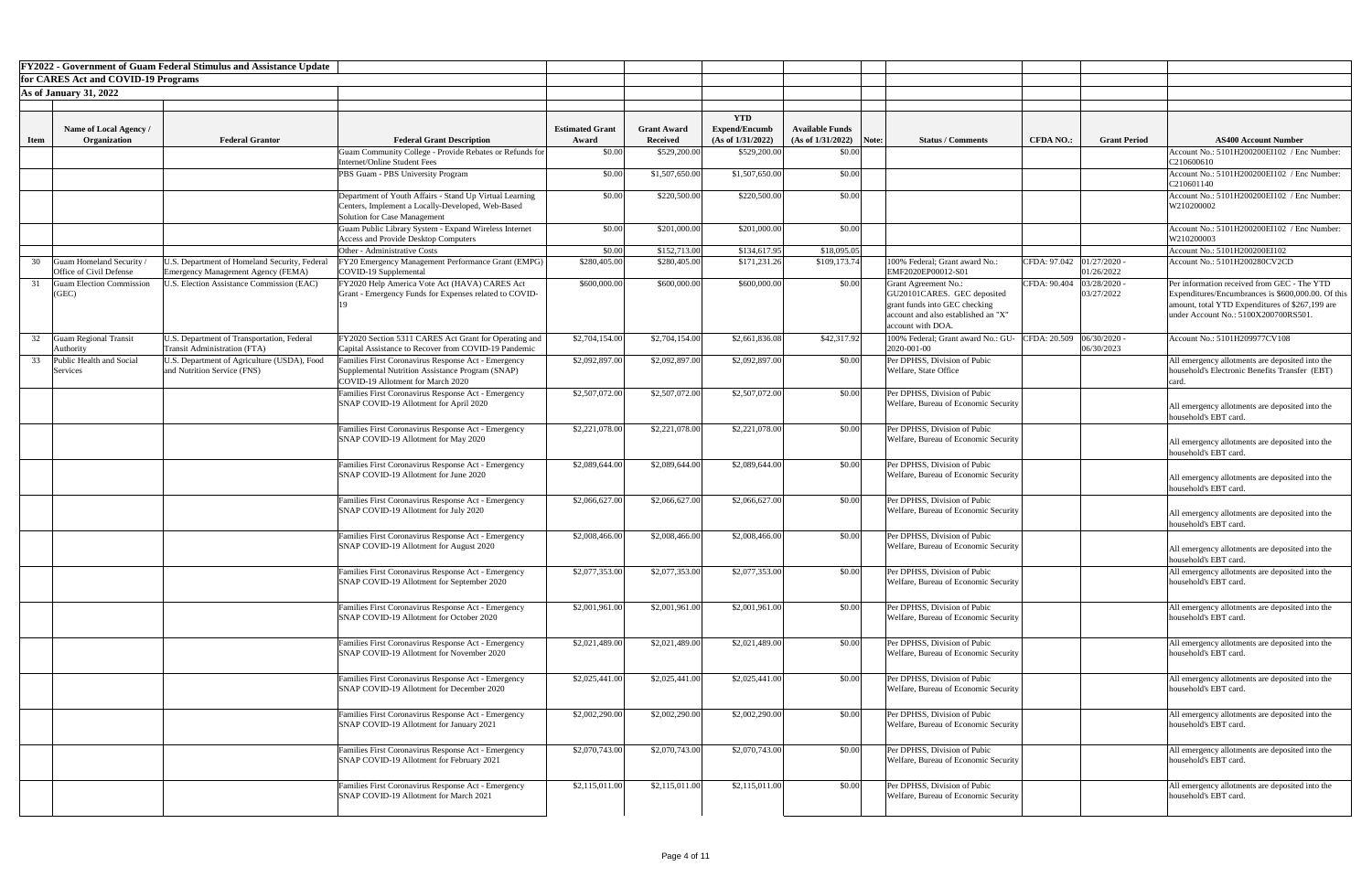|             |                                               | <b>FY2022 - Government of Guam Federal Stimulus and Assistance Update</b> |                                                                                                                                      |                        |                    |                                    |                           |                                                                                    |                             |                              |                                                                                                      |
|-------------|-----------------------------------------------|---------------------------------------------------------------------------|--------------------------------------------------------------------------------------------------------------------------------------|------------------------|--------------------|------------------------------------|---------------------------|------------------------------------------------------------------------------------|-----------------------------|------------------------------|------------------------------------------------------------------------------------------------------|
|             | for CARES Act and COVID-19 Programs           |                                                                           |                                                                                                                                      |                        |                    |                                    |                           |                                                                                    |                             |                              |                                                                                                      |
|             | <b>As of January 31, 2022</b>                 |                                                                           |                                                                                                                                      |                        |                    |                                    |                           |                                                                                    |                             |                              |                                                                                                      |
|             |                                               |                                                                           |                                                                                                                                      |                        |                    |                                    |                           |                                                                                    |                             |                              |                                                                                                      |
|             | Name of Local Agency /                        |                                                                           |                                                                                                                                      | <b>Estimated Grant</b> | <b>Grant Award</b> | <b>YTD</b><br><b>Expend/Encumb</b> | <b>Available Funds</b>    |                                                                                    |                             |                              |                                                                                                      |
| <b>Item</b> | Organization                                  | <b>Federal Grantor</b>                                                    | <b>Federal Grant Description</b>                                                                                                     | Award                  | <b>Received</b>    | (As of 1/31/2022)                  | $(As of 1/31/2022)$ Note: | <b>Status / Comments</b>                                                           | <b>CFDA NO.:</b>            | <b>Grant Period</b>          | <b>AS400 Account Number</b>                                                                          |
|             |                                               |                                                                           | Families First Coronavirus Response Act - Emergency                                                                                  | \$2,666,330.00         | \$2,666,330.00     | \$2,666,330.00                     | \$0.00                    | Per DPHSS, Division of Pubic                                                       |                             |                              | All emergency allotments are deposited into the                                                      |
|             |                                               |                                                                           | SNAP COVID-19 Allotment for April 2021                                                                                               |                        |                    |                                    |                           | Welfare, Bureau of Economic Security                                               |                             |                              | household's EBT card. EAS Issuance for 12,834                                                        |
|             |                                               |                                                                           |                                                                                                                                      |                        |                    |                                    |                           |                                                                                    |                             |                              | lases.                                                                                               |
|             |                                               |                                                                           | Families First Coronavirus Response Act - Emergency                                                                                  | \$2,757,698.00         | \$2,757,698.00     | \$2,757,698.00                     | \$0.00                    | Per DPHSS, Division of Pubic<br><b>Welfare, Bureau of Economic Security</b>        |                             |                              | All emergency allotments are deposited into the<br>household's EBT card. EAS Issuance for 12,827     |
|             |                                               |                                                                           | SNAP COVID-19 Allotment for May 2021                                                                                                 |                        |                    |                                    |                           |                                                                                    |                             |                              | Cases.                                                                                               |
|             |                                               |                                                                           | Families First Coronavirus Response Act - Emergency                                                                                  | \$2,829,406.00         | \$2,829,406.00     | \$2,829,406.00                     | \$0.00                    | Per DPHSS, Division of Pubic                                                       |                             |                              | All emergency allotments are deposited into the                                                      |
|             |                                               |                                                                           | SNAP COVID-19 Allotment for June 2021                                                                                                |                        |                    |                                    |                           | <b>Welfare, Bureau of Economic Security</b>                                        |                             |                              | household's EBT card. EAS Issuance for 13,075                                                        |
|             |                                               |                                                                           |                                                                                                                                      | \$2,800,874.00         | \$2,800,874.00     | \$2,800,874.00                     |                           | Per DPHSS, Division of Pubic                                                       |                             |                              |                                                                                                      |
|             |                                               |                                                                           | Families First Coronavirus Response Act - Emergency<br>SNAP COVID-19 Allotment for July 2021                                         |                        |                    |                                    | \$0.00                    | Welfare, Bureau of Economic Security                                               |                             |                              | All emergency allotments are deposited into the<br>household's EBT card. EAS Issuance for 12,903     |
|             |                                               |                                                                           |                                                                                                                                      |                        |                    |                                    |                           |                                                                                    |                             |                              | ases.                                                                                                |
|             |                                               |                                                                           | Families First Coronavirus Response Act - Emergency                                                                                  | \$2,753,681.00         | \$2,753,681.00     | \$2,753,681.00                     | \$0.00                    | Per DPHSS, Division of Pubic                                                       |                             |                              | All emergency allotments are deposited into the                                                      |
|             |                                               |                                                                           | SNAP COVID-19 Allotment for August 2021                                                                                              |                        |                    |                                    |                           | Welfare, Bureau of Economic Security                                               |                             |                              | household's EBT card. EAS Issuance for 12,731                                                        |
|             |                                               |                                                                           | Families First Coronavirus Response Act - Emergency                                                                                  | \$2,739,826.00         | \$2,739,826.00     | \$2,739,826.00                     | \$0.00                    | Per DPHSS, Division of Pubic                                                       |                             |                              | lases.<br>All emergency allotments are deposited into the                                            |
|             |                                               |                                                                           | SNAP COVID-19 Allotment for September 2021                                                                                           |                        |                    |                                    |                           | Welfare, Bureau of Economic Security                                               |                             |                              | household's EBT card. EAS Issuance for 12,653                                                        |
|             |                                               |                                                                           |                                                                                                                                      |                        |                    |                                    |                           |                                                                                    |                             |                              | Cases.                                                                                               |
|             |                                               |                                                                           | Families First Coronavirus Response Act - Emergency                                                                                  | \$2,706,157.00         | \$2,706,157.00     | \$2,706,157.00                     | \$0.00                    | Per DPHSS, Division of Pubic                                                       |                             |                              | All emergency allotments are deposited into the                                                      |
|             |                                               |                                                                           | SNAP COVID-19 Allotment for October 2021                                                                                             |                        |                    |                                    |                           | Welfare, Bureau of Economic Security                                               |                             |                              | household's EBT card. EAS Issuance for 12,740<br>Cases.                                              |
|             |                                               |                                                                           | Families First Coronavirus Response Act - Emergency                                                                                  | \$2,623,624.00         | \$2,623,624.00     | \$2,623,624.00                     | \$0.00                    | Per DPHSS, Division of Pubic                                                       |                             |                              | All emergency allotments are deposited into the                                                      |
|             |                                               |                                                                           | SNAP COVID-19 Allotment for November 2021                                                                                            |                        |                    |                                    |                           | <b>Welfare, Bureau of Economic Security</b>                                        |                             |                              | household's EBT card. EAS Issuance for 12,709                                                        |
|             |                                               |                                                                           |                                                                                                                                      |                        |                    |                                    |                           |                                                                                    |                             |                              | Cases.                                                                                               |
|             |                                               |                                                                           | Families First Coronavirus Response Act - Emergency<br>SNAP COVID-19 Allotment for December 2021                                     | \$2,689,869.00         | \$2,592,916.00     | \$2,592,916.00                     | \$0.00                    | Per DPHSS, Division of Pubic<br>Welfare, Bureau of Economic Security               |                             |                              | All emergency allotments are deposited into the<br>household's EBT card. EAS Issuance for 12,851     |
|             |                                               |                                                                           |                                                                                                                                      |                        |                    |                                    |                           |                                                                                    |                             |                              | Cases.                                                                                               |
|             |                                               |                                                                           | Families First Coronavirus Response Act - Emergency                                                                                  | \$2,503,999.00         | \$2,503,999.00     | \$2,503,999.00                     | \$0.00                    | Per DPHSS, Division of Pubic                                                       |                             |                              | All emergency allotments are deposited into the                                                      |
|             |                                               |                                                                           | SNAP COVID-19 Allotment for January 2022                                                                                             |                        |                    |                                    |                           | Welfare, Bureau of Economic Security                                               |                             |                              | household's EBT card. EAS Issuance for 12,695                                                        |
| 34          | Public Health and Social                      | U.S. Department of Interior, Office of Insular                            | Technical Assistant Program for Pacific Islands Health                                                                               | \$122,587.20           | \$122,587.20       | \$122,587.20                       | \$0.00                    | Represents Guam's share of \$858,924 CFDA: 15.875 03/26/2020 -                     |                             |                              | Cases.<br>Account No.: NONE                                                                          |
|             | Services                                      | <b>Affairs</b>                                                            | Officers Association (PIHOA) - Emergency Bulk                                                                                        |                        |                    |                                    |                           | TAP grant awarded to PIHOA. (Note:                                                 |                             | 09/30/2023                   |                                                                                                      |
|             |                                               |                                                                           | Procurement of GeneXpert COVID-19 Testing Kits and                                                                                   |                        |                    |                                    |                           | PIHOA had purchased for Guam 4,600                                                 |                             |                              |                                                                                                      |
|             |                                               |                                                                           | Machines for US-Affiliated Pacific Islands Jurisdictions                                                                             |                        |                    |                                    |                           | Test Kits & associated supplies -                                                  |                             |                              |                                                                                                      |
|             |                                               |                                                                           |                                                                                                                                      |                        |                    |                                    |                           | $$102,156 + estimated customs,$<br>shipping $&$ handling - \$20,431.20)            |                             |                              |                                                                                                      |
| 35          | Public Health and Social                      | U.S. Department of Health and Human Services,                             | COVID-19 Paycheck Protection Program and Health Care                                                                                 | \$5,611,597.00         | \$5,611,957.00     | \$4,439,758.24                     | \$1,172,198.76            | 100% Federal; Grant award No.:                                                     | CFDA: 93.323 05/18/2020 -   |                              | Account No.: 5101H201713CV126                                                                        |
|             | <b>Services</b>                               | Center for Disease Control (CDC), Division of                             | Enhancement Act Response Activities - Epidemiology &                                                                                 |                        |                    |                                    |                           | 6NU50CK000531-01-05                                                                |                             | 11/17/2022                   |                                                                                                      |
|             |                                               | Vector-Borne Diseases (DVBD)                                              | Laboratory Capacity (ELC) for Infectious Diseases - Expand                                                                           |                        |                    |                                    |                           |                                                                                    |                             |                              |                                                                                                      |
|             |                                               |                                                                           | <b>Testing Capacity / Enhancing Detection COVID-19</b><br>Response                                                                   |                        |                    |                                    |                           |                                                                                    |                             |                              |                                                                                                      |
|             |                                               |                                                                           |                                                                                                                                      |                        |                    |                                    |                           |                                                                                    |                             |                              |                                                                                                      |
|             | 36 Agriculture                                | US Department of Commerce, National Oceanic                               | Sec. 12005 Funding for Fisheries Assistance, funding to                                                                              | \$1,000,000.00         | \$998,000.00       | \$988,803.00                       | \$9,197.00                | Grant allocation awarded to the Pacific CFDA: 11.477                               |                             | $05/01/2020$ -               | Account No.: NONE - Per Daily Post Article dated                                                     |
|             |                                               | and Atmospheric Administration (NOAA)                                     | address direct and indirect COVID-19 impacts to eligible<br>fishery participants. Guam's CARES Act Fishers Program                   |                        |                    |                                    |                           | <b>States Marine Fisheries Commission</b><br>(PSMFC) for Guam. Applications are    |                             | 05/31/2021                   | $11/17/2021$ , the Division of Aquatic and Wildlife<br>Resources of the Department of Agriculture is |
|             |                                               |                                                                           | (FY2020 - Round 1)                                                                                                                   |                        |                    |                                    |                           | reviewed and payments to eligible                                                  |                             |                              | mailing 465 relief checks totalling approximately                                                    |
|             |                                               |                                                                           |                                                                                                                                      |                        |                    |                                    |                           | fishery participants are processed by                                              |                             |                              | \$988,803 to local fishers.                                                                          |
|             |                                               |                                                                           |                                                                                                                                      |                        |                    |                                    |                           | <b>PSMFC</b> on behalf of Guam                                                     |                             |                              |                                                                                                      |
|             |                                               |                                                                           |                                                                                                                                      |                        |                    |                                    |                           |                                                                                    |                             |                              |                                                                                                      |
|             |                                               |                                                                           | Guam Council on the Arts and National Endowment for the Arts (NEA), Office Promotion of the Arts Partnership Agreement - Response to | \$164,600.00           | \$164,600.00       | \$114,600.00                       | \$50,000.00               | 100% Federal; Grant award No.:                                                     |                             |                              | CFDA: $45.025$  10/1/2019 - 09/30/2022   Account No.: 5101H204000CV106                               |
| 38          | Humanities Agency<br>Public Health and Social | of Grants Management<br>U.S. Department of Health and Human Services,     | COVID-19 pandemic (CARES Act funds)<br>FY2020 Expanding Capacity for Coronavirus Testing                                             | \$272,209.00           | \$272,209.00       | \$326,290.87                       | $-$ \$54,081.87           | 1855994-61-19<br>100% Federal; Grant award No.:                                    | CFDA: 93.224   05/01/2020 - |                              | Account No.: 5105H201716CV108                                                                        |
|             | Services                                      | Health Resources & Services Administration                                | (ECT)                                                                                                                                |                        |                    |                                    |                           | H8ECS37692                                                                         |                             | 04/30/2022                   |                                                                                                      |
|             | Public Health and Social<br>Services          | Federal Communications Commission (FCC)                                   | FY2020 COVID-19 Telehealth Program - To help health<br>care providers provide telehealth services to patients at their               | \$321,244.00           | \$321,244.00       | \$0.00                             | \$321,244.00              | Not a grant program. Disbursements of CFDA:<br>funds through invoice documentation |                             | $03/13/2020$ .<br>09/30/2020 | Account No.: NONE - Pending an expenditure<br>update from DPHSS.                                     |
|             |                                               |                                                                           | home or mobile locations in response to the COVID-19                                                                                 |                        |                    |                                    |                           | to support reimbursements for eligible                                             |                             |                              |                                                                                                      |
|             |                                               |                                                                           | pandemic.                                                                                                                            |                        |                    |                                    |                           | expenses and services.                                                             |                             |                              |                                                                                                      |
|             |                                               |                                                                           |                                                                                                                                      |                        |                    |                                    |                           |                                                                                    |                             |                              |                                                                                                      |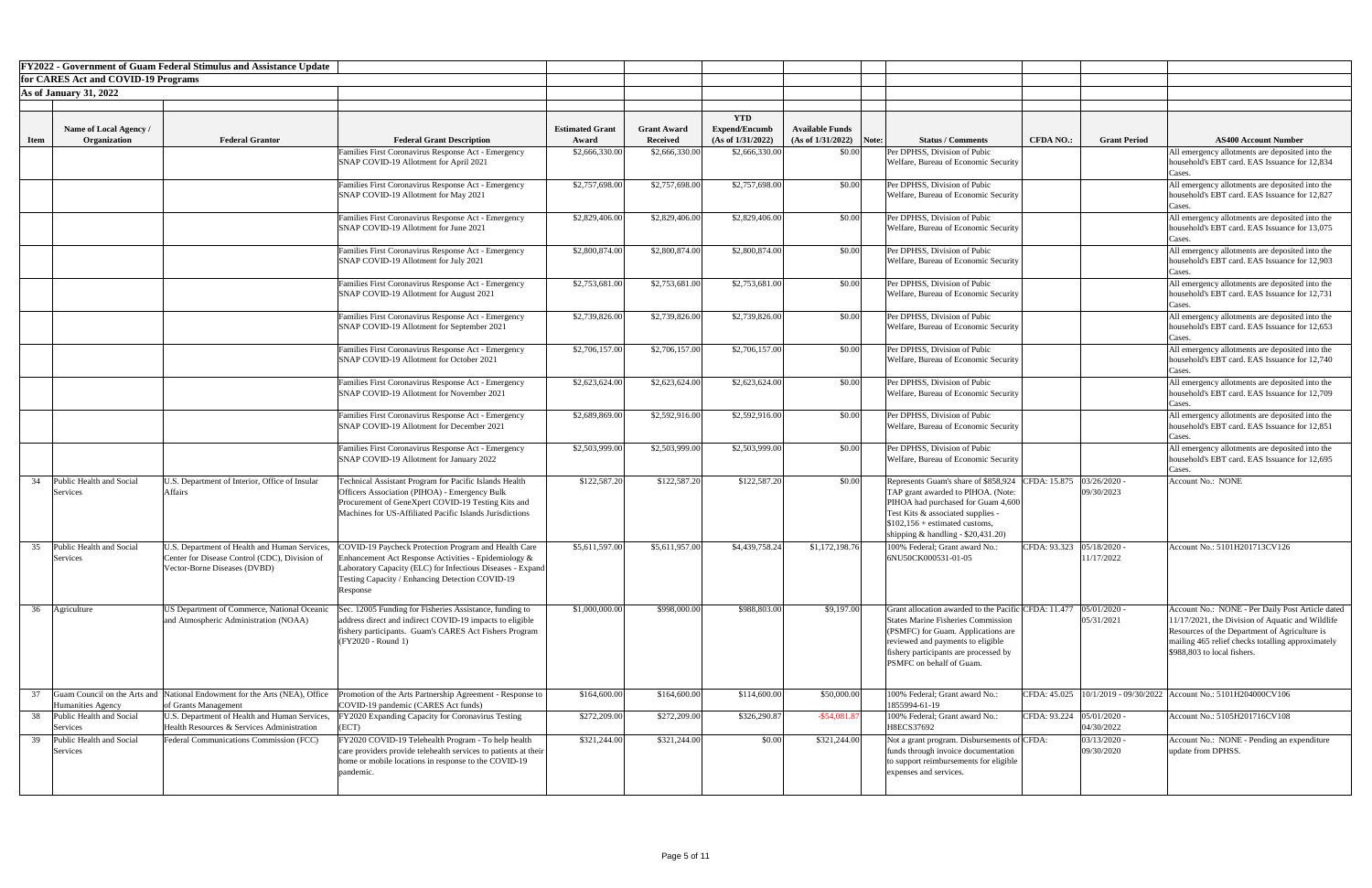|             |                                                     | <b>FY2022 - Government of Guam Federal Stimulus and Assistance Update</b>                          |                                                                                                                  |                        |                    |                                    |                           |    |                                                                             |                             |                     |                                               |
|-------------|-----------------------------------------------------|----------------------------------------------------------------------------------------------------|------------------------------------------------------------------------------------------------------------------|------------------------|--------------------|------------------------------------|---------------------------|----|-----------------------------------------------------------------------------|-----------------------------|---------------------|-----------------------------------------------|
|             | for CARES Act and COVID-19 Programs                 |                                                                                                    |                                                                                                                  |                        |                    |                                    |                           |    |                                                                             |                             |                     |                                               |
|             | $\textsf{As}$ of January 31, 2022                   |                                                                                                    |                                                                                                                  |                        |                    |                                    |                           |    |                                                                             |                             |                     |                                               |
|             |                                                     |                                                                                                    |                                                                                                                  |                        |                    |                                    |                           |    |                                                                             |                             |                     |                                               |
|             | Name of Local Agency /                              |                                                                                                    |                                                                                                                  | <b>Estimated Grant</b> | <b>Grant Award</b> | <b>YTD</b><br><b>Expend/Encumb</b> | <b>Available Funds</b>    |    |                                                                             |                             |                     |                                               |
| <b>Item</b> | Organization                                        | <b>Federal Grantor</b>                                                                             | <b>Federal Grant Description</b>                                                                                 | Award                  | <b>Received</b>    | (As of 1/31/2022)                  | $(As of 1/31/2022)$ Note: |    | <b>Status / Comments</b>                                                    | <b>CFDA NO.:</b>            | <b>Grant Period</b> | <b>AS400 Account Number</b>                   |
| 40          | Public Health and Social                            | U.S. Department of Health and Human Services,                                                      | Epidemiology & Laboratory Capacity (ELC) for Infectious                                                          | \$94,937.00            | \$94,937.00        | \$64,733.19                        | \$30,203.81               |    | 100% Federal; Grant award No.: 6                                            | CFDA: 93.323                | 05/28/2020          | Account No.: 5101H201713CV127                 |
|             | Services                                            | Centers for Disease Control (CDC), Division of<br>Vector-Borne Diseases (DVBD)                     | Diseases - COVID-19 Supplement Funds for Infection<br><b>Prevention Control</b>                                  |                        |                    |                                    |                           |    | NU50CK000531-01-06                                                          |                             | 05/27/2022          |                                               |
|             | Guam Behavioral Health and                          | J.S. Department of Health and Human Services,                                                      | Guam's COVID-19 Emergency Response for Suicide                                                                   | \$780,406.00           | \$790,406.00       | \$679,443.33                       | \$110,962.67              |    | 100% Federal; Grant award No.:                                              | CFDA: 93.958  07/31/2020 -  |                     | Account No.: 5101H202300CV107                 |
|             | <b>Wellness Center</b>                              | Substance Abuse and Mental Health Services                                                         | Prevention                                                                                                       |                        |                    |                                    |                           |    | 1H79FG000539-01                                                             |                             | 05/31/2022          |                                               |
| 42          | Public Health and Social                            | Administration<br>U.S. Department of Health and Human Services,                                    | munization Cooperative Agreements - IP19-1901                                                                    | \$150,000.00           | \$150,000.00       | \$13,512.44                        | \$136,487.56              |    | 100% Federal; Grant award No.: 6                                            | CFDA: 93.268 06/05/2020 -   |                     | Account No.: 5101H201713CV128                 |
|             | Services                                            | <b>Centers for Disease Control and Prevention</b>                                                  | mmunization and Vaccines for Children - 2019 (CARES                                                              |                        |                    |                                    |                           |    | NH23IP922638-01-02                                                          |                             | 06/30/2024          |                                               |
|             |                                                     | (CDC)                                                                                              | COVID-19 Supplemental Funds)                                                                                     |                        |                    |                                    |                           |    |                                                                             |                             |                     |                                               |
| 43          | Public Health and Social<br>Services                | U.S. Department of Health and Human Services,<br><b>Centers for Disease Control and Prevention</b> | CK19-1904 - Epidemiology and Laboratory Capacity for<br>Prevention and Control of Emerging Infectious Diseases - | \$50,000.00            | \$50,000.00        | \$42,937.61                        | \$7,062.39                |    | 100% Federal; Grant award No.: 5<br>NU50CK000531-02-00 Note:                | CFDA: 93.323 08/01/2020 -   | 05/31/2022          | Account No.: 5101H201713CV129                 |
|             |                                                     | (CDC)                                                                                              | COVID-19 Project O (VPD MIS-C)                                                                                   |                        |                    |                                    |                           |    | Allocation of \$50,000 for COVID-19                                         |                             |                     |                                               |
|             |                                                     |                                                                                                    |                                                                                                                  |                        |                    |                                    |                           |    | Project from a \$3.89M grant to                                             |                             |                     |                                               |
|             |                                                     |                                                                                                    |                                                                                                                  |                        |                    |                                    |                           |    | <b>DPHSS</b> for ELC.                                                       |                             |                     |                                               |
| 44 Labor    |                                                     | U.S. Department of Homeland Security, Federal                                                      | Other Needs Assistance (ONA) - Supplemental Payments                                                             | \$45,000,000.00        | \$44,888,000.00    | \$34,911,680.00                    | \$9,976,320.00            | 4/ | Federal Matching (Local Match                                               | CFDA: 97.050 08/01/2020     |                     | Account No.: 5101B202400CV106 / Local Account |
|             |                                                     | <b>Emergency Management Agency (FEMA)</b>                                                          | for Lost Wages - Benefits                                                                                        |                        |                    |                                    |                           |    | Waived) Grant award No.:                                                    |                             | 03/27/2022          | No.: 5100B202400MT950                         |
|             |                                                     |                                                                                                    |                                                                                                                  |                        |                    |                                    |                           |    | 4495DRGUSPLW - \$22.5M; Amend.<br>No. $1 + $7.5M$ ; Amend No. $2 + $7.5M$ ; |                             |                     |                                               |
|             |                                                     |                                                                                                    |                                                                                                                  |                        |                    |                                    |                           |    | Amend No. $3 - +\$7.5M$                                                     |                             |                     |                                               |
|             | 45 Labor                                            |                                                                                                    | U.S. Department of Homeland Security, Federal <b>Other Needs Assistance (ONA)</b> - Supplemental Payments        | \$272,202.00           | \$272,202.00       | \$109,015.18                       | \$163,186.82              |    | Federal Matching (Local Match                                               | CFDA: 97.050 08/01/2020     |                     | Account No.: 5101E202400CV105                 |
|             |                                                     | <b>Emergency Management Agency (FEMA)</b>                                                          | for Lost Wages - Administration                                                                                  |                        |                    |                                    |                           |    | Waived) Grant award No.:<br>4495DRGUSPLW - \$136,101;                       |                             | 03/27/2022          |                                               |
|             |                                                     |                                                                                                    |                                                                                                                  |                        |                    |                                    |                           |    | Amend. No. $1 + $45,367$ ; Amend No.                                        |                             |                     |                                               |
|             |                                                     |                                                                                                    |                                                                                                                  |                        |                    |                                    |                           |    | 2+\$45,367; Amend No. 3 -                                                   |                             |                     |                                               |
|             |                                                     |                                                                                                    |                                                                                                                  |                        |                    |                                    |                           |    | $+$ \$45,367M                                                               |                             |                     |                                               |
| 46          | Public Health and Social                            | U.S Department of Health and Human Services,                                                       | CARES Act for the Stephanie Tubbs Jones Child Welfare                                                            | \$43,342.00            | \$43,342.00        | \$41,613.26                        | \$1,728.74                |    | 100% Federal; Grant award No.: G-                                           | CFDA: 93.645 03/27/2020 -   |                     | Account No.: 5101H201726CV111                 |
|             | Services                                            | Administration for Children and Families                                                           | Services Program, Title IV-B Subpart 1 of the Social<br><b>Security Act</b>                                      |                        |                    |                                    |                           |    | 2001GUCWC3; Federal award date:<br>08/05/2020                               |                             | 09/30/2021          |                                               |
| 47          | Public Health and Social                            | U.S. Department of Health and Human Services,                                                      | P.L. 116-20 Supplement Appropriation for Disaster Relief                                                         | \$74,777.00            | \$0.00             | \$0.00                             | \$0.00                    |    | 100% Federal; Grant award No.: G-                                           | CFDA: 93.645   03/27/2020 - |                     | Account No.: 5101H201726SE110                 |
|             | Services                                            | Administration for Children and Families                                                           | Act of 2019 Title IV-b Subpart 1 of the Social Security Act,                                                     |                        |                    |                                    |                           |    | 2001GUSOSR                                                                  |                             | 09/30/2021          |                                               |
| 48          | Guam Homeland Security                              | J.S. Department of Homeland Security, Federal                                                      | <b>Child Welfare Services State Grants</b><br>COVID-19 Public Assistance Grant Program - B-                      | \$243,184.93           | \$243,184.93       | \$0.00                             | \$243,184.93              |    | Grant agreement / Project Worksheet                                         | CFDA: 97.036 03/27/2020 -   |                     | Account No.: 5101H200280CV101                 |
|             | Office of Civil Defense                             | <b>Emergency Management Agency (FEMA)</b>                                                          | Emergency Protective Measures - DR4495 Guam Homeland                                                             |                        |                    |                                    |                           |    | No.: PA-09-GU-4495-PW-00006                                                 |                             | 09/26/2024          |                                               |
|             |                                                     |                                                                                                    | Security Medical Supplies and PPE                                                                                |                        |                    |                                    |                           |    |                                                                             |                             |                     |                                               |
| 49          | Guam Homeland Security<br>Office of Civil Defense   | J.S. Department of Homeland Security, Federal<br><b>Emergency Management Agency (FEMA)</b>         | COVID-19 Public Assistance Grant Program - B-<br><b>Emergency Protective Measures - Emergency Operations</b>     | \$2,673,368.65         | \$667,519.18       | \$603,870.74]                      | \$63,648.44               |    | Grant agreement / Project Worksheet<br>No.: PA-09-GU-4495-PW-00007          | CFDA: 97.036 03/27/2020 -   | 09/26/2024          | Account No.: 5101H200280CV102                 |
|             |                                                     |                                                                                                    | <b>Center Overtime Labor</b>                                                                                     |                        |                    |                                    |                           |    |                                                                             |                             |                     |                                               |
| 50          | Guam Homeland Security /<br>Office of Civil Defense | J.S. Department of Homeland Security, Federal                                                      | COVID-19 Public Assistance Grant Program - B-<br><b>Emergency Protective Measures - GMHA Surgical Staff</b>      | \$10,349,936.27        | \$10,349,936.27    | \$10,349,936.27                    | \$0.00                    |    | Grant agreement / Project Worksheet<br>No.: PA-09-GU-4495-PW-00011          | CFDA: 97.036 03/27/2020 -   | 09/26/2024          | Account No.: 5101H200280CV103                 |
|             | Guam Homeland Security /                            | <b>Emergency Management Agency (FEMA)</b><br>J.S. Department of Homeland Security, Federal         | COVID-19 Public Assistance Grant Program - Z-                                                                    | \$1,284,197.10         | \$1,284,197.10     | \$354,379.93                       | \$929,817.17              |    | Grant agreement / Project Worksheet                                         | CFDA: 97.036                | 03/27/2020          | Account No.: 5101H200280CV104                 |
|             | Office of Civil Defense                             | <b>Emergency Management Agency (FEMA)</b>                                                          | Management Costs - DR4495 Guam Homeland Security                                                                 |                        |                    |                                    |                           |    | No.: PA-09-GU-4495-PW-00014                                                 |                             | 09/26/2024          |                                               |
|             | Guam Homeland Security /                            | J.S. Department of Homeland Security, Federal                                                      | <b>Recipient Management Costs</b><br>COVID-19 Public Assistance Grant Program - B-                               | \$15,353,962.50        | \$15,353,962.50    | \$276,826.65                       | \$15,077,135.85           |    |                                                                             | CFDA: 97.036 03/27/2020 -   |                     | Account No.: 5101H200280CV109                 |
| 52          | Office of Civil Defense                             | <b>Emergency Management Agency (FEMA)</b>                                                          | Emergency Protective Measures - GMHA Alternate Care                                                              |                        |                    |                                    |                           |    | Grant agreement / Project Worksheet<br>No.: PA-09-GU-4495-PW-00009          |                             | 09/26/2024          |                                               |
|             |                                                     |                                                                                                    | Site (ACS)                                                                                                       |                        |                    |                                    |                           |    |                                                                             |                             |                     |                                               |
| 53          | Guam Homeland Security                              | J.S. Department of Homeland Security, Federal                                                      | COVID-19 Public Assistance Grant Program - B-                                                                    | \$1,166,793.89         | \$1,166,793.89     | \$0.00                             | \$1,166,793.89            |    | Grant agreement / Project Worksheet                                         | CFDA: 97.036 03/27/2020 -   |                     | Account No.: 5101H200280CV110                 |
|             | Office of Civil Defense                             | <b>Emergency Management Agency (FEMA)</b>                                                          | Emergency Protective Measures - 3 Month COVID-19<br>Vaccine Distribution and Administration                      |                        |                    |                                    |                           |    | No.: PA-09-GU-4495-PW-00024                                                 |                             | 09/26/2024          |                                               |
|             | 54 Public Health and Social                         | U.S. Department of Agriculture (USDA), Food                                                        | Women Infants & Children (WIC) (2 Year) -WIC COVID                                                               | \$240,370.00           | \$240,370.00       | \$240,370.00                       | \$0.00                    |    | 100% Federal; FAIN No.:                                                     | CFDA: 10.558   10/01/2020 - |                     | Account No.: 5101E211712PA101                 |
|             | Services                                            | and Nutrition Service (FNS)                                                                        | 19 FFCRA NSA -WIC Admin                                                                                          |                        |                    |                                    |                           |    | 217GUGU7W6003                                                               |                             | 09/30/2021          |                                               |
| 55          | Public Health and Social<br>Services                | U.S. Department of Agriculture (USDA), Food<br>and Nutrition Service (FNS)                         | Women Infants & Children (WIC) (2 Year) -WIC COVID<br>19 FFCRA FOOD -WIC Food                                    | \$583,574.00           | \$583,574.00       | \$583,574.00                       | \$0.00                    |    | 100% Federal; FAIN No.:<br>217GUGU7W6006                                    | CFDA: 10.558  10/01/2020 -  | 09/30/2021          | Account No.: 5101E211712DF103                 |
| 56          | Public Health and Social                            | Family Voices of Albuquerque, New Mexico, a                                                        | <b>CARES 2020 MiniGrant Contract with Family Health</b>                                                          | \$7,500.00             | \$6,500.00         | \$5,681.45                         | \$818.55                  |    | 100% Federal; Subcontract 2020-414 CFDA:                                    |                             | 09/01/2020 -        | Account No.: 5100X211711RS501                 |
|             | Services                                            | National Family-Led Organization                                                                   | Information Resource Center (FHIRC), DPHSS - Telehealth                                                          |                        |                    |                                    |                           |    |                                                                             |                             | 06/30/2021          |                                               |
|             |                                                     |                                                                                                    | to families of Children and Youth with Special Health Care<br>Needs (CYSHCN)                                     |                        |                    |                                    |                           |    |                                                                             |                             |                     |                                               |
|             | Public Health and Social                            | U.S. Department of Health and Human Services,                                                      | nmunization Cooperative Agreements - IP19-1901 Year                                                              | \$150,000.00           | \$150,000.00       | \$85,393.30                        | \$64,606.70               |    | Grant award No.: 6 NH23IP922638-02 CFDA: 93.268                             |                             | 07/01/2020          | Account No.: 5101H211713CV134                 |
|             | Services                                            | <b>Centers for Disease Control and Prevention</b>                                                  | 02 - Immunization and Vaccines for Children - 2020                                                               |                        |                    |                                    |                           |    |                                                                             |                             | 06/30/2024          |                                               |
|             |                                                     | (CDC)                                                                                              | (CARES COVID-19 Supplemental Funds)                                                                              |                        |                    |                                    |                           |    |                                                                             |                             |                     |                                               |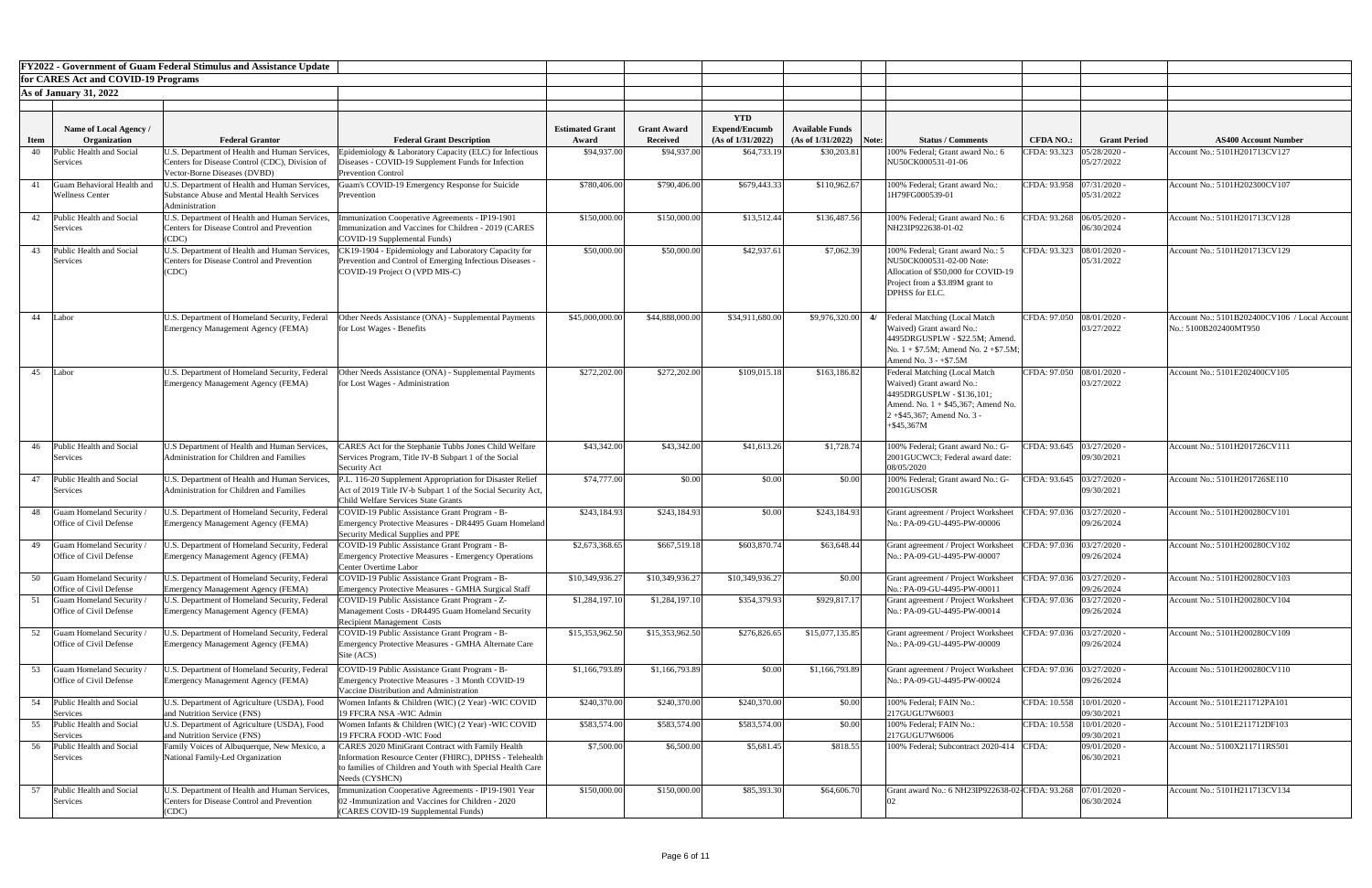|                   |                                                                                | <b>FY2022 - Government of Guam Federal Stimulus and Assistance Update</b>                                     |                                                                                                                                                                                          |                                 |                                       |                                                         |                                           |                                                                                                                   |                             |                          |                                                                                                                  |
|-------------------|--------------------------------------------------------------------------------|---------------------------------------------------------------------------------------------------------------|------------------------------------------------------------------------------------------------------------------------------------------------------------------------------------------|---------------------------------|---------------------------------------|---------------------------------------------------------|-------------------------------------------|-------------------------------------------------------------------------------------------------------------------|-----------------------------|--------------------------|------------------------------------------------------------------------------------------------------------------|
|                   | for CARES Act and COVID-19 Programs                                            |                                                                                                               |                                                                                                                                                                                          |                                 |                                       |                                                         |                                           |                                                                                                                   |                             |                          |                                                                                                                  |
|                   | <b>As of January 31, 2022</b>                                                  |                                                                                                               |                                                                                                                                                                                          |                                 |                                       |                                                         |                                           |                                                                                                                   |                             |                          |                                                                                                                  |
|                   |                                                                                |                                                                                                               |                                                                                                                                                                                          |                                 |                                       |                                                         |                                           |                                                                                                                   |                             |                          |                                                                                                                  |
|                   | Name of Local Agency /<br>Organization                                         | <b>Federal Grantor</b>                                                                                        |                                                                                                                                                                                          | <b>Estimated Grant</b><br>Award | <b>Grant Award</b><br><b>Received</b> | <b>YTD</b><br><b>Expend/Encumb</b><br>(As of 1/31/2022) | <b>Available Funds</b>                    | <b>Status / Comments</b>                                                                                          | <b>CFDA NO.:</b>            | <b>Grant Period</b>      | <b>AS400 Account Number</b>                                                                                      |
| <b>Item</b><br>58 | Agriculture                                                                    | US Department of Commerce, National Oceanic                                                                   | <b>Federal Grant Description</b><br>Sec. 12005 Funding for Fisheries Assistance, funding to                                                                                              | \$796,082.00                    | \$783,727.85                          | \$0.00                                                  | $(As of 1/31/2022)$ Note:<br>\$783,727.85 | <b>Grant allocation awarded to the Pacific CFDA: 11.477 </b>   07/01/2020-09/30/2021                              |                             |                          | Grant Period: June 2021 - September 2021 (Open                                                                   |
|                   |                                                                                | and Atmospheric Administration (NOAA)                                                                         | address direct and indirect COVID-19 impacts to eligible<br>fishery participants. Guam's CARES Act Fishers Program<br>(FY2021 - Round 2)                                                 |                                 |                                       |                                                         |                                           | <b>States Marine Fisheries Commission</b><br>(PSMFC) for Guam. DOAG designed<br>the relief program for Guam.      |                             |                          | Registration and Application) and July 1, 202 - June<br>30, 2021 (Periods affected by COVID for<br>compensation) |
| 59                | Labor                                                                          | U.S. Department of Labor, Employment and<br><b>Training Administration</b>                                    | Pandemic Unemployment Assistance Program ("PUA") -<br>FY2021 Administration Funding                                                                                                      | \$2,437,540.00                  | \$2,437,540.00                        | \$1,335,045.04                                          | \$1,102,494.96                            | 100% Federal; Grant No.: UI-34836-<br>20-55-A-66, Modification No. 13:<br><b>Effective Date: 07/01/2021</b>       | CFDA: 17.225 07/01/2021 -   | 06/30/2022               | Account No.: 5101H212400CV102                                                                                    |
| 60                | Guam Behavioral Health and<br><b>Wellness Center</b>                           | I.S. Department of Health and Human Services,<br>Substance Abuse and Mental Health Services<br>Administration | mergency Grants to Address Mental Health and Substance<br>Use Disorders During COVID-19                                                                                                  | \$714,912.00                    | \$714,912.00                          | \$216,788.89                                            | \$498,123.11                              | 100% Federal; Grant award No.:<br>6H79FG000653-01M001: FAIN No:<br>H79FG000653; Federal Award Date:<br>04/13/2021 | CFDA: 93.665   02/01/2021 - | 05/31/2022               | Account No.: 5101H212300CV112                                                                                    |
| 61                | Public Health and Social<br>Services                                           | U.S Department of Health and Human Services,<br>Administration for Children and Families                      | CARES Act, 2020, Family Violence Prevention and<br>Services Domestic Volence Shelter and Supportive Services<br>- Supplement                                                             | \$43,594.00                     | \$43,594.0                            | \$0.00                                                  | \$43,594.00                               | 100% Federal; Grant award No.:<br>#2001GUFVC3; Federal award date:<br>08/05/2020                                  | CFDA: 93.671                | 03/27/2020<br>09/30/2021 | Account No.: 5101H211726CV115                                                                                    |
|                   |                                                                                |                                                                                                               |                                                                                                                                                                                          |                                 |                                       |                                                         |                                           |                                                                                                                   |                             |                          |                                                                                                                  |
|                   |                                                                                |                                                                                                               | <b>SUBTOTAL</b>                                                                                                                                                                          | \$1,429,633,232.34              | \$1,510,619,033.92                    | \$1,230,223,808.71                                      | \$280,395,225.21                          |                                                                                                                   |                             |                          |                                                                                                                  |
|                   |                                                                                | Federal Assistance Estimates for Autonomous, Semi-autonomous Agencies and Other                               |                                                                                                                                                                                          |                                 |                                       |                                                         |                                           |                                                                                                                   |                             |                          |                                                                                                                  |
|                   |                                                                                |                                                                                                               |                                                                                                                                                                                          |                                 |                                       |                                                         |                                           |                                                                                                                   |                             |                          |                                                                                                                  |
|                   | <b>Guam Memorial Hospital</b><br>Authority                                     | U.S. Department of Health and Human Services                                                                  | <b>LARES Act HHS Provider Relief Fund</b>                                                                                                                                                | \$7,777,905.02                  | \$7,777,905.02                        | \$7,777,905.02                                          | \$0.00                                    | GMHA to also receive \$8.0M from the<br>GovGuam CARES Act funding for<br>COVID mitigation.                        |                             |                          | Per information received from GMHA Acting CFO,<br>4/30/2021                                                      |
|                   | Guam Memorial Hospital<br>Authority                                            | U.S. Department of Health and Human Services                                                                  | <b>CARES Act HHS Provider Relief Fund</b>                                                                                                                                                | \$1,961,999.33                  | \$1,961,999.93                        | \$1,961,999.93                                          | \$0.00                                    | GMHA received an additional \$1.9M<br>in Provider Relief Funds for Phase 3<br>distribution on 12/16/2020.         |                             |                          | Per information received from GMHA Acting CFO,<br>4/30/2021                                                      |
|                   | <b>Guam Memorial Hospital</b><br>Authority                                     | U.S. Department of Health and Human Services,<br><b>Centers for Medicare and Medicaid Services</b>            | Centers for Medicare & Medicaid Services (CMS)<br>Accelerated and Advance Payment Program Expansion to<br>Medicare providers/suppliers to combat the COVID-19<br>pandemic.               | \$4,501,119.78                  | \$4,501,119.78                        | \$4,501,119.78                                          | \$0.00                                    | This is an advance payment /<br>acceleration of benefits that Medicare<br>will offset beginning April 2021        |                             |                          | Per information received from GMHA Acting CFO,<br>4/30/2021                                                      |
|                   | A.B. Won Pat Guam<br>International Airport Authority   Aviation Administration | U.S. Department of Transportation, Federal                                                                    | FY2020 CARES Act Grants to Airports - Airport<br>Improvement Program (AIP) Facilitate Debt Service<br><b>Payments and Operational Costs</b>                                              | \$20,693,369.00                 | \$20,693,369.00                       | \$20,693,369.00                                         | \$0.00                                    | Federal Share Cost 100%; Submitted<br>closeout documents to FAA                                                   | CFDA: 20.106 04/29/2020 -   | 04/29/2024               | GIAA Account No.: 87.9101.AIP111                                                                                 |
|                   | University of Guam                                                             | U.S. Department of Education, Office of<br>Postsecondary Education                                            | CARES Act: Higher Education Emergency Relief Fund -<br>Section $18004(a)(1)$ Student Aid                                                                                                 | \$4,564,698.00                  | \$4,564,698.00                        | \$4,564,698.00                                          | \$0.00                                    | Awarded April 24, 2020;<br>Supplemental amount of \$2,282,349<br>awarded on January 19, 2021                      | CFDA: 84.425E 04/24/2020 -  | 05/20/2022               | Per information received from UOG, 2/24/2022                                                                     |
|                   | University of Guam                                                             | U.S. Department of Education, Office of<br>Postsecondary Education                                            | Institutional Portion of the Higher Education Emergency<br>Relief Fund under Section $18004(a)(1)$ & $18004(c)$ of the<br><b>CARES</b> Act                                               | \$6,947,461.00                  | \$6,947,461.00                        | \$6,134,708.29                                          | \$812,752.71                              | Awarded May 7, 2020; Supplemental<br>award of $$4,665,112$ awarded on<br>January 19, 2021                         |                             |                          | CFDA: 84.425F 5/06/2020 - 05/20/2022 Per information received from UOG, 2/24/2022                                |
|                   | University of Guam                                                             | U.S. Department of Education, Office of<br>Postsecondary Education                                            | CARES Act: Higher Education Emergency Relief Fund -<br>Strengthen Asian American and Native American Pacific<br>Islander-serving Institutions (AANAPISI) - Section<br>18004(a)(2)        | \$18,264.00                     | \$18,264.00                           | \$18,264.00                                             | \$0.00                                    | Formula allocations for Section<br>18004(a)(2) of CARES Act per OPE<br>website                                    |                             |                          | CFDA: 84.425L 7/02/2020 - 07/01/2021 Per information received from UOG, 2/24/2022                                |
|                   | University of Guam                                                             | U.S. Small Business Administration (SBA)                                                                      | <b>Small Business Development Centers CARES Act</b>                                                                                                                                      | \$1,280,000.00                  | \$1,280,000.00                        | \$1,015,067.15                                          | \$264,932.85                              |                                                                                                                   | CFDA: 59.037 04/01/2020 -   | 03/31/2021               | Per information received from UOG, 2/24/2022                                                                     |
|                   | <b>Guam Community College</b>                                                  | U.S. Department of Education, Office of<br>Postsecondary Education                                            | <b>CARES Act: Higher Education Emergency Relief Fund -</b><br>Section $18004(a)(1)$ Student Aid                                                                                          | \$1,149,350.00                  | \$1,149,350.00                        | \$1,149,350.00                                          | \$0.00                                    | Increase of grant notification awards<br>received.                                                                | CFDA: 84.425E 04/20/2020 -  | 05/12/2022               | Per information received from GCC, 2/06/2022                                                                     |
|                   | 10 Guam Community College                                                      | U.S. Department of Education, Office of<br>Postsecondary Education                                            | Institutional Portion of the Higher Education Emergency<br>Relief Fund under Section $18004(a)(1)$ & $18004(c)$ of the<br><b>CARES</b> Act                                               | \$3,303,441.00                  | \$3,303,441.00                        | \$1,873,246.25                                          | \$1,430,194.75                            | Increase of grant notification awards<br>received.                                                                | CFDA: 84.425F 05/06/2020 -  | 05/12/2022               | Per information received from GCC, 2/06/2022                                                                     |
| 11                | <b>Guam Community College</b>                                                  | J.S. Department of Education, Office of<br>Postsecondary Education                                            | <b>CARES Act: Higher Education Emergency Relief Fund -</b><br>Strengthen Asian American and Native American Pacific<br>Islander-serving Institutions (AANAPISI) - Section<br>18004(a)(2) | \$16,361.00                     | \$16,361.00                           | \$16,361.00                                             | \$0.00                                    | Formula allocations for Section<br>18004(a)(2) of CARES Act per OPE<br>website                                    | CFDA: 84.425L 06/08/2020 -  | 03/03/2022               | Per information received from GCC, 2/06/2022                                                                     |

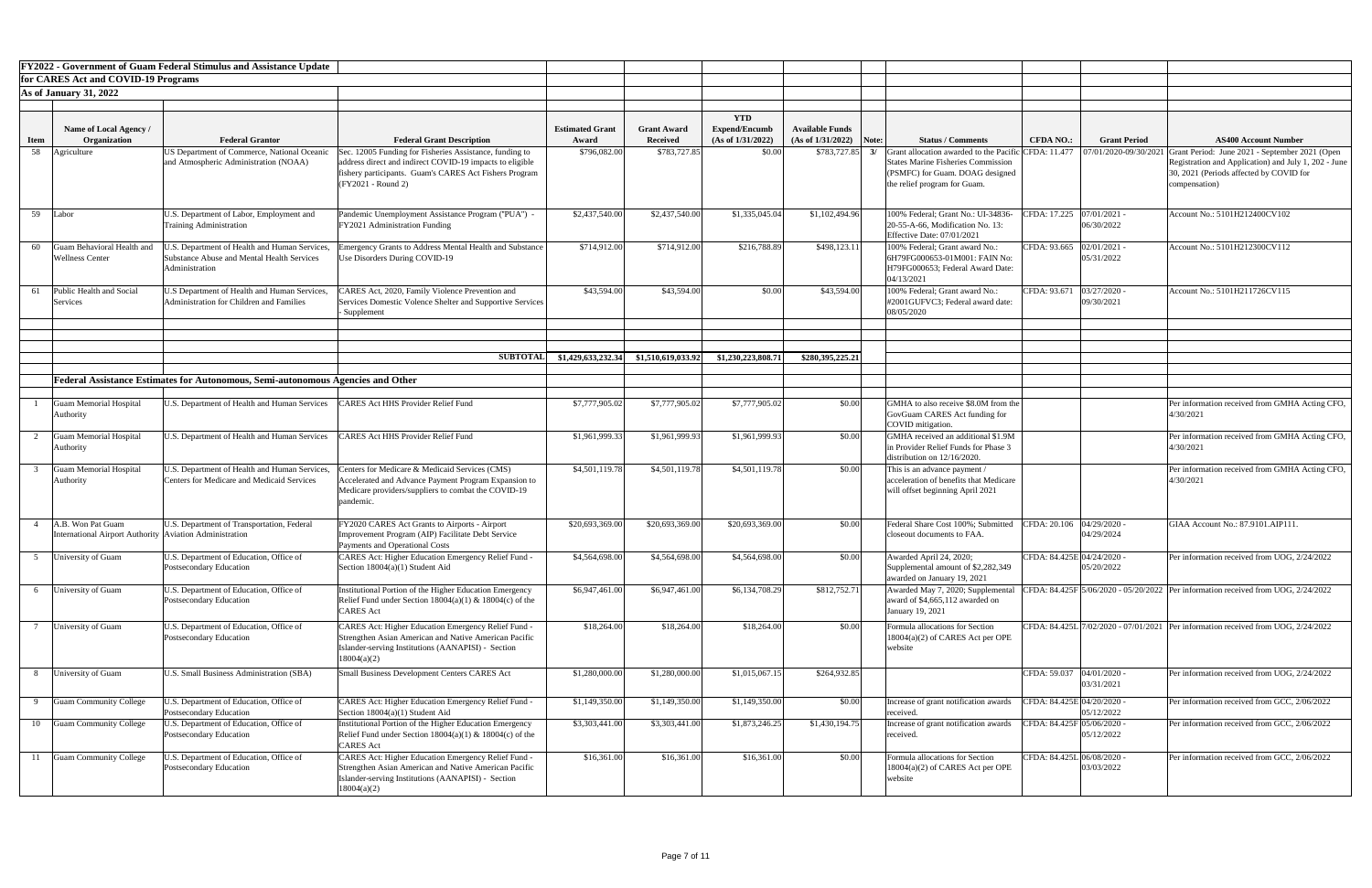|             |                                                                             | <b>FY2022 - Government of Guam Federal Stimulus and Assistance Update</b>                                                                                                  |                                                                                                                                                                                                    |                                 |                                       |                                                         |                                             |       |                                                                                                                               |                  |                              |                                                                                                                                                                                                              |
|-------------|-----------------------------------------------------------------------------|----------------------------------------------------------------------------------------------------------------------------------------------------------------------------|----------------------------------------------------------------------------------------------------------------------------------------------------------------------------------------------------|---------------------------------|---------------------------------------|---------------------------------------------------------|---------------------------------------------|-------|-------------------------------------------------------------------------------------------------------------------------------|------------------|------------------------------|--------------------------------------------------------------------------------------------------------------------------------------------------------------------------------------------------------------|
|             | for CARES Act and COVID-19 Programs                                         |                                                                                                                                                                            |                                                                                                                                                                                                    |                                 |                                       |                                                         |                                             |       |                                                                                                                               |                  |                              |                                                                                                                                                                                                              |
|             | <b>As of January 31, 2022</b>                                               |                                                                                                                                                                            |                                                                                                                                                                                                    |                                 |                                       |                                                         |                                             |       |                                                                                                                               |                  |                              |                                                                                                                                                                                                              |
| <b>Item</b> | <b>Name of Local Agency</b> /<br>Organization                               | <b>Federal Grantor</b>                                                                                                                                                     | <b>Federal Grant Description</b>                                                                                                                                                                   | <b>Estimated Grant</b><br>Award | <b>Grant Award</b><br><b>Received</b> | <b>YTD</b><br><b>Expend/Encumb</b><br>(As of 1/31/2022) | <b>Available Funds</b><br>(As of 1/31/2022) | Note: | <b>Status / Comments</b>                                                                                                      | <b>CFDA NO.:</b> | <b>Grant Period</b>          | <b>AS400 Account Number</b>                                                                                                                                                                                  |
| 12          | Guam Housing and Urban<br><b>Renewal Authority</b>                          | U.S. Department of Housing and Urban<br>Development (CPD)                                                                                                                  | FY2020 CARES Act Formula Grants - Community<br>Development, Office of Community Planning and Development Block Grant - CDBG20-CARES (CV1)                                                          | \$1,785,801.00                  | \$1,785,801.00                        | \$109,748.52                                            | \$1,676,052.48                              |       | Allocation Round 1 - as of April 2,<br>2020 per HUD CPD FY2020 CARES<br><b>Act Formula Grants Listing</b>                     |                  | 09/01/2020 -<br>08/31/2026   | Per information received from GHURA, 11/01/202                                                                                                                                                               |
| 13          | Guam Housing and Urban<br>Renewal Authority                                 | U.S. Department of Housing and Urban<br>Development (CPD)                                                                                                                  | FY2020 CARES Act Formula Grants - Community<br>Development, Office of Community Planning and Development Block Grant - CDBG20-CARES (CV2)                                                          | \$892,901.00                    | \$892,901.00                          | \$0.00                                                  | \$892,901.00                                |       | Allocation Round 1 - as of May 22,<br>2020 per HUD CPD FY2020 CARES<br><b>Act Formula Grants Listing</b>                      |                  |                              | Per information received from GHURA, 11/01/202                                                                                                                                                               |
| 14          | Guam Housing and Urban<br><b>Renewal Authority</b>                          | U.S. Department of Housing and Urban<br>Development (CPD)                                                                                                                  | Emergency Solutions Grant ESG20-CARES (CV1) -<br>Development, Office of Community Planning and Homeless Assistance and Homelessness Prevention<br>activities to mitigate the impacts of COVID-19   | \$888,696.00                    | \$888,696.00                          | \$244,784.78                                            | \$643,911.22                                | 3/    | Allocation Round 1 - as of April 2,<br>2020 per HUD CPD FY2020 CARES<br><b>Act Formula Grants Listing</b>                     |                  | 09/01/2020 -<br>08/31/2022   | Per information received from GHURA, 11/01/202                                                                                                                                                               |
| 15          | Guam Housing and Urban<br><b>Renewal Authority</b>                          | U.S. Department of Housing and Urban<br>Development (CPD)                                                                                                                  | Emergency Solutions Grant ESG20-CARES (CV2) -<br>Development, Office of Community Planning and Homeless Assistance and Homelessness Prevention<br>activities to mitigate the impacts of COVID-19   | \$2,630,542.00                  | \$2,630,542.00                        | \$0.00                                                  | \$2,630,542.00                              |       | Allocation Round 2 - as of June 9,<br>2020 per HUD CPD FY2020 CARES<br><b>Act Formula Grants Listing</b>                      |                  |                              | Per information received from GHURA, 11/01/202                                                                                                                                                               |
| 16          | Guam Housing and Urban<br>Renewal Authority                                 | U.S. Department of Housing and Urban<br>Development (Public Housing)                                                                                                       | Assistance to Public Housing Authorities under the CARES<br>Development, Office of Community Planning and Act - COVID-19 Relief Funding to help Low-Income<br>Americans residing in Public Housing | \$745,204.00                    | \$745,204.00                          | \$505,568.29                                            | \$239,635.71                                | 3/    |                                                                                                                               |                  | $03/27/2020$ .<br>12/31/2021 | Per information received from GHURA, 11/01/202                                                                                                                                                               |
|             | Guam Housing and Urban<br>Renewal Authority                                 | U.S. Department of Housing and Urban<br>Development (Section 8)                                                                                                            | Assistance to Section 8 Authorities under the CARES Act<br>Development, Office of Community Planning and COVID-19 Relief Funding to help Low-Income Americans<br>residing in the Section 8 program | \$1,157,936.00                  | \$1,157,936.00                        | \$640,724.41                                            | $$517,211.59$ 3/                            |       |                                                                                                                               |                  | $03/27/2020$ -<br>12/31/2021 | Per information received from GHURA, 11/01/202                                                                                                                                                               |
|             | 18 Guam Memorial Hospital<br>Authority                                      |                                                                                                                                                                            | <b>Guam Emergency Management Healthcare Coalition -</b><br>Hospital Preparedness Program (HPP)/ASPR                                                                                                | 31,862.00                       | \$0.00                                | \$0.00                                                  | $$0.00\,$ 3/                                |       |                                                                                                                               |                  |                              |                                                                                                                                                                                                              |
|             | 19 Sanctuary Incorporated of<br>Guam                                        | Administration for Children and Families                                                                                                                                   | U.S. Department of Health and Human Services, Transitional Living for Homeless Youth - Sagan Linala<br>(Place for Better Life) Transitional Living Program                                         | 50,039.00                       | \$50,039.00                           | \$0.00                                                  |                                             |       | $\vert$ \$50,039.00 3/ Grant award No.: 90CX7181 / Action CFDA: 93.550<br>date $-4/23/2020$                                   |                  |                              | Allocation found on TAGGS website                                                                                                                                                                            |
| 20          | Sanctuary Incorporated of<br><b>IGuan</b><br>Mañe'lu (formerly Big Brothers | U.S. Department of Health and Human Services, Sanctuary Basic Center Program<br>Administration for Children and Families<br>U.S. Department of Interior, Office of Insular | Technical Assistance Program - CARES Act Emergency                                                                                                                                                 | 24,000.00<br>151,550.00         | \$24,000.00<br>\$151,550.00           | \$0.00<br>\$0.00                                        | \$151,550.00                                | 3/    | $\vert$ \$24,000.00 3/ Grant award No.: 90CY7092 / Action CFDA: 93.623<br>date - $4/23/2020$<br>Based on DOI/OIA Announcement |                  |                              | Allocation found on TAGGS website                                                                                                                                                                            |
|             | Big Sisters of Guam)                                                        | <b>Affairs</b>                                                                                                                                                             | Relief Funding - Micronesian Resource Center One Stop<br>Shop to support Micronesian communities on Guam                                                                                           |                                 |                                       |                                                         |                                             |       | dated 5/5/2020                                                                                                                |                  |                              |                                                                                                                                                                                                              |
|             | Humanities Guåhan                                                           | National Endowment for the Humanities (NEH)                                                                                                                                | FY2020 CARES Act Emergency Relief Grant Program to<br>support cultural and humanities-based nonprofit<br>organizations in Guam. Total CARES Act grants<br>awarded - \$232,224.75.                  | 250,600.00                      | \$18,375.25                           | \$0.00                                                  |                                             |       | $$18,375.25$ 3/ Maximum award is \$300,000 under<br>the NEH CARES: Cultural<br>Organizations Grant Snapshot-NEH<br>Website    |                  | $06/15/2020$ -<br>12/31/2020 | Listing of CARES Act grants awarded in the amoun<br>of \$232,224.75 to scholars, teachers, and nonprofit<br>organizations in Guam for cultural and humanities<br>programs. (per PDN article dated 11/2/2020) |
|             |                                                                             |                                                                                                                                                                            | Duk Duk Goose Inc. (Nihi!)                                                                                                                                                                         |                                 | \$20,000.00                           | \$0.00                                                  | $$20,000.00$ 3/                             |       |                                                                                                                               |                  |                              |                                                                                                                                                                                                              |
|             |                                                                             |                                                                                                                                                                            | Guampedia, Inc.<br><b>Guam Preservation Trust</b>                                                                                                                                                  |                                 | \$10,000.00<br>\$17,400.75            | \$0.00<br>\$0.00                                        | $$10,000.00$ 3/<br>$$17,400.75$ 3/          |       |                                                                                                                               |                  |                              |                                                                                                                                                                                                              |
|             |                                                                             |                                                                                                                                                                            | nadahen I Lina'la Kotturan Chamoru (Sagan Kotturan<br>Chamoru)                                                                                                                                     |                                 | \$10,000.00                           | \$0.00                                                  | \$10,000.00                                 |       |                                                                                                                               |                  |                              |                                                                                                                                                                                                              |
|             |                                                                             |                                                                                                                                                                            | Inetnon Gefpago Cultural Arts Program                                                                                                                                                              |                                 | \$20,000.00                           | \$0.00                                                  | $$20,000.00$ 3/                             |       |                                                                                                                               |                  |                              |                                                                                                                                                                                                              |
|             |                                                                             |                                                                                                                                                                            | Oceanic Ascent Education, Inc.<br>Pacific Historic Parks                                                                                                                                           |                                 | \$19,824.00<br>\$20,000.00            | \$0.00<br>\$0.00                                        | $$19,824.00$ 3/<br>$$20,000.00$ 3/          |       |                                                                                                                               |                  |                              |                                                                                                                                                                                                              |
|             |                                                                             |                                                                                                                                                                            | Traditions Affirming Our Seafaring Ancestry, Inc. (TASA)                                                                                                                                           |                                 | \$20,000.00                           | \$0.00                                                  | \$20,000.00                                 | 3/    |                                                                                                                               |                  |                              |                                                                                                                                                                                                              |
|             |                                                                             |                                                                                                                                                                            | <b>Academy of Computer Arts and Sciences</b>                                                                                                                                                       |                                 | \$10,000.00                           | \$0.00                                                  | \$10,000.00                                 | 3/    |                                                                                                                               |                  |                              |                                                                                                                                                                                                              |
|             |                                                                             |                                                                                                                                                                            | Hagan Famalao'an Guahan, Inc.                                                                                                                                                                      |                                 | \$20,000.00                           | \$0.00                                                  | \$20,000.00                                 | 3/    |                                                                                                                               |                  |                              |                                                                                                                                                                                                              |
|             |                                                                             |                                                                                                                                                                            | Micronesian Chefs Association                                                                                                                                                                      |                                 | \$10,000.00                           | \$0.00                                                  | \$10,000.00                                 | 3/    |                                                                                                                               |                  |                              |                                                                                                                                                                                                              |
|             |                                                                             |                                                                                                                                                                            | Micronesian Climate Change Alliance<br>Santa Teresita Catholic Church                                                                                                                              |                                 | \$10,000.00<br>\$20,000.00            | \$0.00<br>\$0.00                                        | \$10,000.00<br>$$20,000.00$ 3/              | 3/    |                                                                                                                               |                  |                              |                                                                                                                                                                                                              |
|             |                                                                             |                                                                                                                                                                            | Hilary L. Raigetal for traditional seafaring                                                                                                                                                       |                                 | \$10,000.00                           | \$0.00                                                  | $$10,000.00$ 3/                             |       |                                                                                                                               |                  |                              |                                                                                                                                                                                                              |
|             |                                                                             |                                                                                                                                                                            | Dawn Reyes for art history                                                                                                                                                                         |                                 | \$10,000.00                           | \$0.00                                                  | $$10,000.00$ 3/                             |       |                                                                                                                               |                  |                              |                                                                                                                                                                                                              |
|             |                                                                             |                                                                                                                                                                            | Tricia Lizama for traditional medicine                                                                                                                                                             |                                 | \$5,000.00                            | \$0.00                                                  | \$5,000.00                                  | 3/    |                                                                                                                               |                  |                              |                                                                                                                                                                                                              |
|             | <b>U.S. Small Business</b><br>Administration, Guam Branch<br>Office         | U.S. Small Business Administration (SBA)                                                                                                                                   | SBA Disaster Assistance Update, Nationwide Economic<br>Injury Disaster Loans (EIDLs) / COVID-19, as of<br>November 23, 2020                                                                        | 78,445,000.00                   | \$78,445,000.00                       | \$78,445,000.00                                         | \$0.00                                      |       | Loans Approved for Guam - 1,322;<br>Dollars Approved for Guam -<br>\$78,445,000; figure as of 11/22/2020                      |                  |                              | Per SBA Disaster Assistance Update Nationwide<br>EIDL Loans, November 23, 2020 Report (SBA<br>website)                                                                                                       |
| 24          | <b>U.S. Small Business</b><br>Administration, Guam Branch<br>Office         | U.S. Small Business Administration (SBA)                                                                                                                                   | SBA Disaster Assistance Update, Economic Injury Disaster<br>Loans (EIDLs) Advance / COVID-19, as of July 15, 2020                                                                                  | 6,308,000.00                    | \$6,308,000.00                        | \$6,308,000.00                                          | \$0.00                                      |       | Loans Approved for Guam - 1,529;<br>Dollars Approved for Guam -<br>\$6,308,000; figure as of 07/14/2020                       |                  |                              | Per SBA Update provided by the Speaker's Office,<br>7/22/2020.                                                                                                                                               |
| 25          | <b>U.S. Small Business</b><br>Administration, Guam Branch<br>Office         | U.S. Small Business Administration (SBA)                                                                                                                                   | SBA Paycheck Protection Program (PPP) Loans - States and \\$<br>Territories, as of August 8, 2020                                                                                                  | 192,074,123.00                  | \$192,074,123.00                      | \$192,074,123.00                                        | \$0.00                                      |       | Loans Approved - 2,208; Dollars<br>Approved - \$192,074,582; approvals<br>through 08/08/2020                                  |                  |                              | Per SBA Update provided by the Speaker's Office,<br>$8/14/2020$ .                                                                                                                                            |

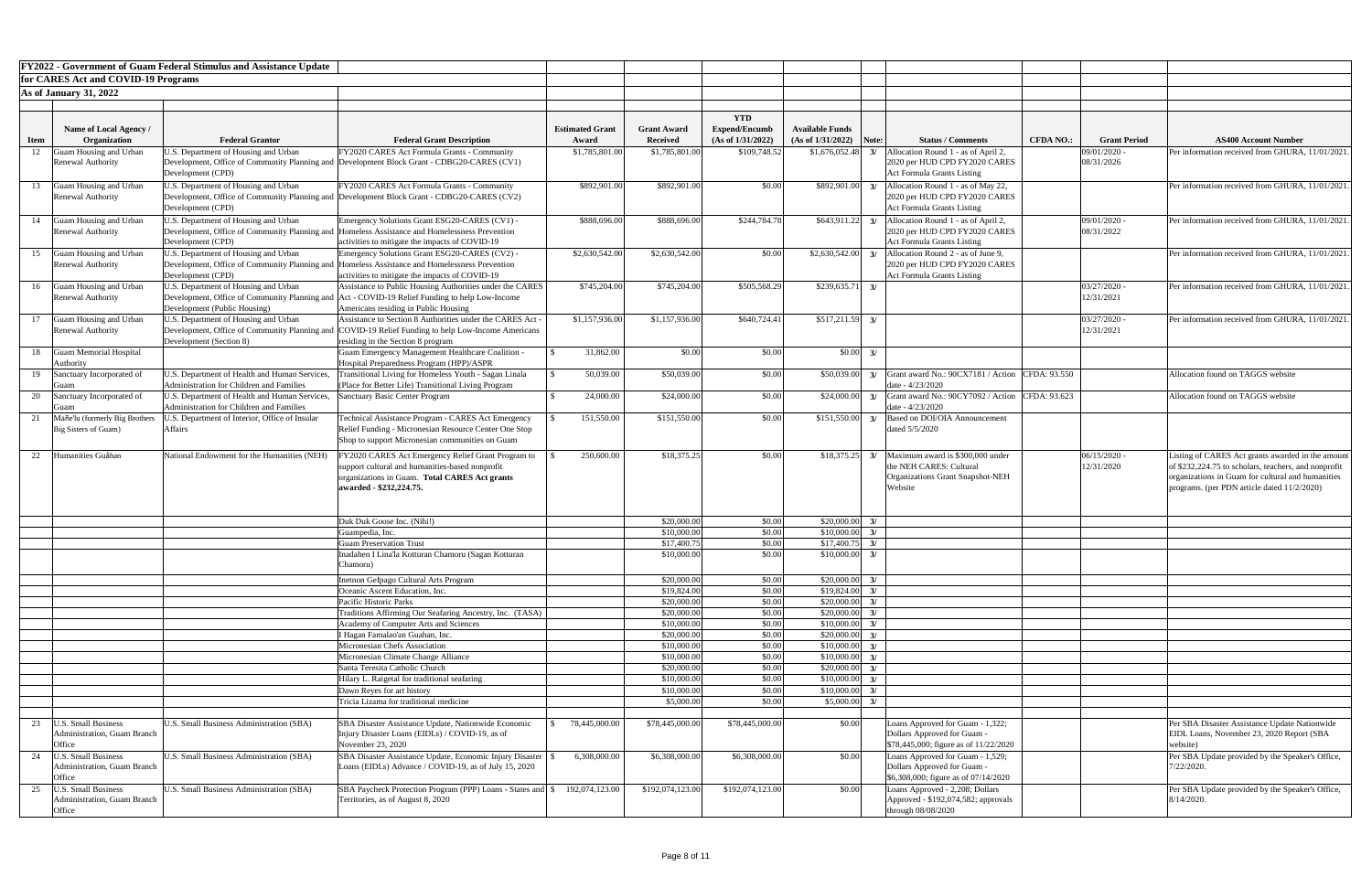|             |                                     | <b>FY2022 - Government of Guam Federal Stimulus and Assistance Update</b>     |                                                                                                  |                        |                             |                      |                                           |                                                                          |                  |                     |                                                     |
|-------------|-------------------------------------|-------------------------------------------------------------------------------|--------------------------------------------------------------------------------------------------|------------------------|-----------------------------|----------------------|-------------------------------------------|--------------------------------------------------------------------------|------------------|---------------------|-----------------------------------------------------|
|             | for CARES Act and COVID-19 Programs |                                                                               |                                                                                                  |                        |                             |                      |                                           |                                                                          |                  |                     |                                                     |
|             | <b>As of January 31, 2022</b>       |                                                                               |                                                                                                  |                        |                             |                      |                                           |                                                                          |                  |                     |                                                     |
|             |                                     |                                                                               |                                                                                                  |                        |                             |                      |                                           |                                                                          |                  |                     |                                                     |
|             |                                     |                                                                               |                                                                                                  |                        |                             | <b>YTD</b>           |                                           |                                                                          |                  |                     |                                                     |
|             | Name of Local Agency /              |                                                                               |                                                                                                  | <b>Estimated Grant</b> | <b>Grant Award</b>          | <b>Expend/Encumb</b> | <b>Available Funds</b>                    |                                                                          |                  |                     |                                                     |
| <b>Item</b> | Organization                        | <b>Federal Grantor</b>                                                        | <b>Federal Grant Description</b>                                                                 | Award                  | <b>Received</b>             | (As of 1/31/2022)    | $(As of 1/31/2022)$ Note:                 | <b>Status / Comments</b>                                                 | <b>CFDA NO.:</b> | <b>Grant Period</b> | <b>AS400 Account Number</b>                         |
| 26          | Westcare Pacific Islands, Inc.      | J.S. Department of Health and Human Services,                                 | Disaster Response Grant Program - School-Based Services                                          | 1,000,000.00           | \$1,000,000.00              | \$0.00               | \$1,000,000.00<br>3/                      | The project aims to help GDOE                                            |                  | 04/30/2020 -        | Per Guam Daily Post news article dated 7/9/2020     |
|             | (Ma'lak na ha'ani or Bright         | Substance Abuse and Mental Health Services                                    |                                                                                                  |                        |                             |                      |                                           | students and their families cope with                                    |                  | 10/29/2021          | and SAMHSA Grant Awards by State, SAMHSA            |
|             | <b>Futures Project</b> )            | Administration (SAMHSA)                                                       |                                                                                                  |                        |                             |                      |                                           | stressors to past natural disasters and<br>the recent COVID-19 pandemic. |                  |                     | website. SEE FOOTNOTE 3.                            |
| 27          |                                     | Hospitals and other Healthcare   U.S. Department of Health and Human Services | CARES Act HHS Provider Relief Fund - Total Attested                                              | \$13,565,178.00        | \$0.00                      | \$0.00               | $\begin{bmatrix} 0.00 \\ 3 \end{bmatrix}$ | Does not include the HHS PRF                                             |                  |                     | Listing of providers that received a payment can be |
|             | Providers (Guam)                    |                                                                               | Payments - \$13,565,178                                                                          |                        |                             |                      |                                           | payment of \$7.7M to GMH which is                                        |                  |                     | found on the TAGGS website                          |
|             |                                     |                                                                               |                                                                                                  |                        |                             |                      |                                           | noted above, separately.                                                 |                  |                     | $(\text{tags.hhs.gov/Coronavirus/Providers})$       |
|             |                                     |                                                                               | Marianas Medical Response, LLC, Barrigada                                                        |                        | \$20,332.00                 |                      |                                           |                                                                          |                  |                     |                                                     |
|             |                                     |                                                                               | Alix Chenet, Dededo                                                                              |                        | \$3,873.00                  |                      |                                           |                                                                          |                  |                     |                                                     |
|             |                                     |                                                                               | Blue Ocean Medical Group LLC, Dededo                                                             |                        | \$78.00                     |                      |                                           |                                                                          |                  |                     |                                                     |
|             |                                     |                                                                               | C.V. Alegria D.D.S., Inc., Dededo                                                                |                        | \$153,789.00                |                      |                                           |                                                                          |                  |                     |                                                     |
|             |                                     |                                                                               | Donald Preston, Dededo                                                                           |                        | \$1,465.00                  |                      |                                           |                                                                          |                  |                     |                                                     |
|             |                                     |                                                                               | Government of Guam Department of Administration,                                                 |                        | \$133,438.00                |                      |                                           |                                                                          |                  |                     |                                                     |
|             |                                     |                                                                               | Gregory Miller, Dededo                                                                           |                        | \$1,681.00                  |                      |                                           |                                                                          |                  |                     |                                                     |
|             |                                     |                                                                               | Guam Healthcare Development Incorporated, Dededo<br>Guam Medical Health Care Center, Inc, Dededo |                        | \$10,598,576.00             |                      |                                           |                                                                          |                  |                     |                                                     |
|             |                                     |                                                                               | International Health Providers, LLC, Dededo                                                      |                        | \$4,951.00<br>\$25,636.00   |                      |                                           |                                                                          |                  |                     |                                                     |
|             |                                     |                                                                               | MA Gladys Linsangan, Dededo                                                                      |                        | \$15,152.00                 |                      |                                           |                                                                          |                  |                     |                                                     |
|             |                                     |                                                                               | Scott Larkin, Dededo                                                                             |                        | \$408.00                    |                      |                                           |                                                                          |                  |                     |                                                     |
|             |                                     |                                                                               | Practical Therapy Solutions LLC, Experiment                                                      |                        | \$1,402.00                  |                      |                                           |                                                                          |                  |                     |                                                     |
|             |                                     |                                                                               | <b>ABC</b> Dental LLC, Hagatna                                                                   |                        | \$39,995.00                 |                      |                                           |                                                                          |                  |                     |                                                     |
|             |                                     |                                                                               | ALH LLC, Hagatna                                                                                 |                        | \$44,950.00                 |                      |                                           |                                                                          |                  |                     |                                                     |
|             |                                     |                                                                               | Guam Urgent Care, Hagatna                                                                        |                        | \$1,775.00                  |                      |                                           |                                                                          |                  |                     |                                                     |
|             |                                     |                                                                               | Evergreen Health Center LLC, Maite                                                               |                        | \$14,533.00                 |                      |                                           |                                                                          |                  |                     |                                                     |
|             |                                     |                                                                               | The Doctors Clinic, Mangilao                                                                     |                        | \$20,676.00                 |                      |                                           |                                                                          |                  |                     |                                                     |
|             |                                     |                                                                               | Ordot Dental Clinic LLP, Ordot                                                                   |                        | \$40,945.00                 |                      |                                           |                                                                          |                  |                     |                                                     |
|             |                                     |                                                                               | Advanced Eyecare, LLC, Sinajana                                                                  |                        | \$68,102.00<br>\$143,026.00 |                      |                                           |                                                                          |                  |                     |                                                     |
|             |                                     |                                                                               | Pacific Med & Nephrology, Sinajana<br>AC Micro Guam LLC, Tamuning                                |                        | \$18,731.00                 |                      |                                           |                                                                          |                  |                     |                                                     |
|             |                                     |                                                                               | <b>Access Medical Transport, Tamuning</b>                                                        |                        | \$18,713.00                 |                      |                                           |                                                                          |                  |                     |                                                     |
|             |                                     |                                                                               | Adult Health Care Clinic, Tamuning                                                               |                        | \$4,233.00                  |                      |                                           |                                                                          |                  |                     |                                                     |
|             |                                     |                                                                               | American Medical Center, LLC, Tamuning                                                           |                        | \$194,025.00                |                      |                                           |                                                                          |                  |                     |                                                     |
|             |                                     |                                                                               | Byungsoo Kim, Tamuning                                                                           |                        | \$3,860.00                  |                      |                                           |                                                                          |                  |                     |                                                     |
|             |                                     |                                                                               | David J Parks MD Inc, Tamuning                                                                   |                        | \$223,846.00                |                      |                                           |                                                                          |                  |                     |                                                     |
|             |                                     |                                                                               | Dennis Antonio A Sarmiento, Tamuning                                                             |                        | \$5,557.00                  |                      |                                           |                                                                          |                  |                     |                                                     |
|             |                                     |                                                                               | Dr Ruben P Arafiles PC, Tamuning                                                                 |                        | \$2,747.00                  |                      |                                           |                                                                          |                  |                     |                                                     |
|             |                                     |                                                                               | Elizabeth Q Cauley, Tamuning                                                                     |                        | \$74,126.00                 |                      |                                           |                                                                          |                  |                     |                                                     |
|             |                                     |                                                                               | General Conference Corp of SDA, Tamuning                                                         |                        | \$111,658.00                |                      |                                           |                                                                          |                  |                     |                                                     |
|             |                                     |                                                                               | Guahan Physicians and Consultants, Tamuning<br>Guam Medical Imaging Center LLC, Tamuning         |                        | \$17,011.00<br>\$33,436.00  |                      |                                           |                                                                          |                  |                     |                                                     |
|             |                                     |                                                                               | Guam Sleep Center, LLC, Tamuning                                                                 |                        | \$574.00                    |                      |                                           |                                                                          |                  |                     |                                                     |
|             |                                     |                                                                               | Guam Surgicenter, LLC, Tamuning                                                                  |                        | \$154,988.00                |                      |                                           |                                                                          |                  |                     |                                                     |
|             |                                     |                                                                               | Guam Urology, LLC, Tamuning                                                                      |                        | \$11,453.00                 |                      |                                           |                                                                          |                  |                     |                                                     |
|             |                                     |                                                                               | Guam X-Ray, Tamuning                                                                             |                        | \$334,862.00                |                      |                                           |                                                                          |                  |                     |                                                     |
|             |                                     |                                                                               | Gurusamy, Inc., Tamuning                                                                         |                        | \$172,415.00                |                      |                                           |                                                                          |                  |                     |                                                     |
|             |                                     |                                                                               | GVN, Inc., Tamuning                                                                              |                        | \$33,985.00                 |                      |                                           |                                                                          |                  |                     |                                                     |
|             |                                     |                                                                               | Hafa Adai Family Dental, PC, Tamuning                                                            |                        | \$26,123.00                 |                      |                                           |                                                                          |                  |                     |                                                     |
|             |                                     |                                                                               | Hafa Specialist Group LLP, Tamuning                                                              |                        | \$24,421.00                 |                      |                                           |                                                                          |                  |                     |                                                     |
|             |                                     |                                                                               | Health Partners, LLC, Tamuning                                                                   |                        | \$20,059.00                 |                      |                                           |                                                                          |                  |                     |                                                     |
|             |                                     |                                                                               | Insaf Ally, Tamuning<br>Isla Home Infusion Inc., Tamuning                                        |                        | \$839.00<br>\$5,313.00      |                      |                                           |                                                                          |                  |                     |                                                     |
|             |                                     |                                                                               | Island Eye Center, Tamuning                                                                      |                        | \$24,024.00                 |                      |                                           |                                                                          |                  |                     |                                                     |
|             |                                     |                                                                               | Island Surgical Center PC, Tamuing                                                               |                        | \$50,311.00                 |                      |                                           |                                                                          |                  |                     |                                                     |
|             |                                     |                                                                               | Jerry Castro, Tamuning                                                                           |                        | \$6,029.00                  |                      |                                           |                                                                          |                  |                     |                                                     |
|             |                                     |                                                                               | Joseph L Lescano, Tamuning                                                                       |                        | \$6,762.00                  |                      |                                           |                                                                          |                  |                     |                                                     |
|             |                                     |                                                                               | Maria Melinda B Sangalang, Tamuning                                                              |                        | \$2,278.00                  |                      |                                           |                                                                          |                  |                     |                                                     |
|             |                                     |                                                                               | Marianas Footcare Clinic, Tamuning                                                               |                        | \$5,305.00                  |                      |                                           |                                                                          |                  |                     |                                                     |
|             |                                     |                                                                               | Marjorie Debenedictis, Tamuning                                                                  |                        | \$19,468.00                 |                      |                                           |                                                                          |                  |                     |                                                     |
|             |                                     |                                                                               | Micronesia Medical & Anesthesia Associates, PLLC,                                                |                        | \$6,986.00                  |                      |                                           |                                                                          |                  |                     |                                                     |
|             |                                     |                                                                               | Tamuning                                                                                         |                        |                             |                      |                                           |                                                                          |                  |                     |                                                     |
|             |                                     |                                                                               | MVN, Inc. Tamuning                                                                               |                        | \$181.00                    |                      |                                           |                                                                          |                  |                     |                                                     |

| <b>Number</b>                            |
|------------------------------------------|
| ticle dated 7/9/2020<br>by State, SAMHSA |
|                                          |
|                                          |
| ved a payment can be                     |
| roviders)                                |
|                                          |
|                                          |
|                                          |
|                                          |
|                                          |
|                                          |
|                                          |
|                                          |
|                                          |
|                                          |
|                                          |
|                                          |
|                                          |
|                                          |
|                                          |
|                                          |
|                                          |
|                                          |
|                                          |
|                                          |
|                                          |
|                                          |
|                                          |
|                                          |
|                                          |
|                                          |
|                                          |
|                                          |
|                                          |
|                                          |
|                                          |
|                                          |
|                                          |
|                                          |
|                                          |
|                                          |
|                                          |
|                                          |
|                                          |
|                                          |
|                                          |
|                                          |
|                                          |
|                                          |
|                                          |
|                                          |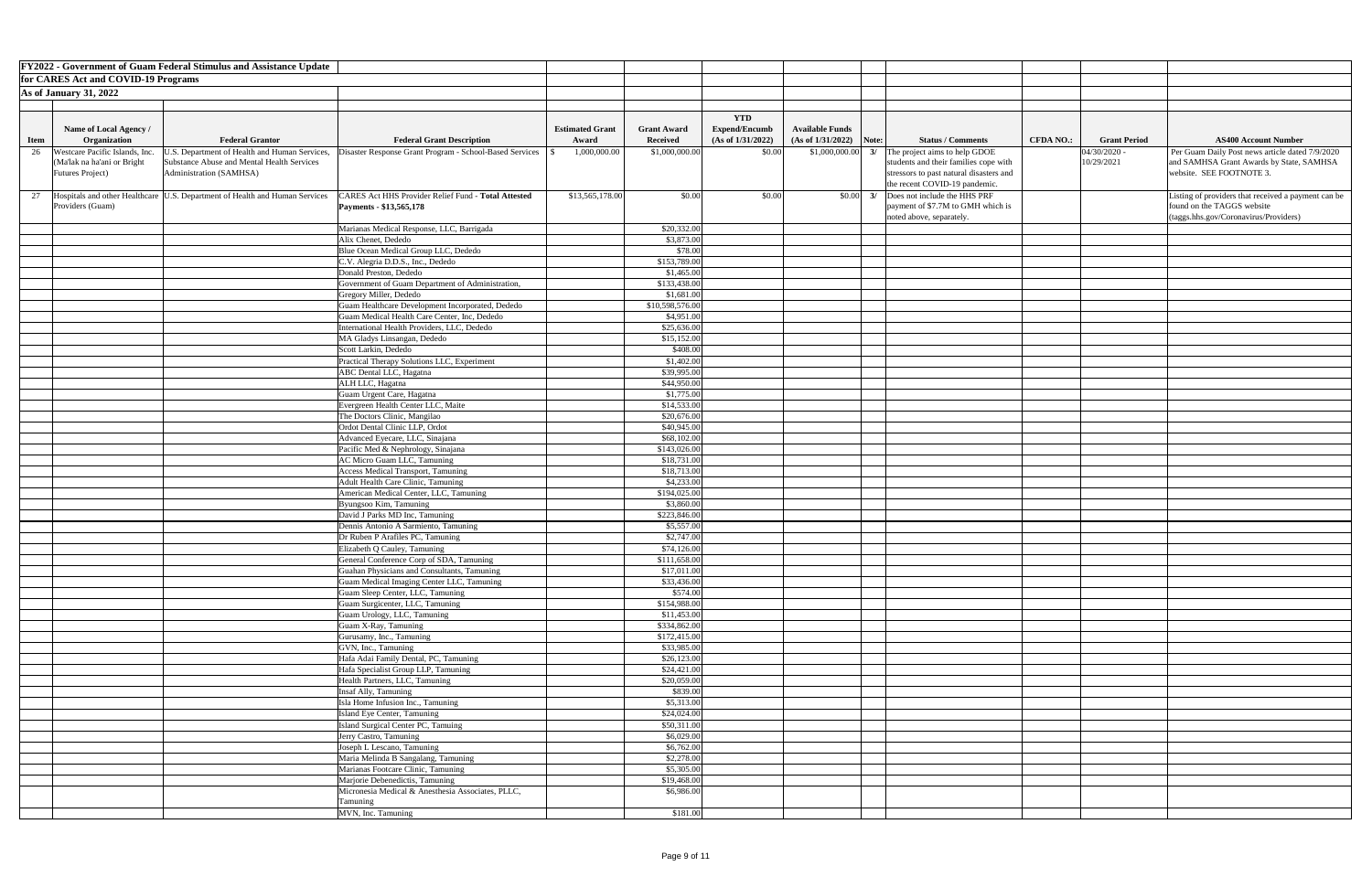|                  |                                     | <b>FY2022 - Government of Guam Federal Stimulus and Assistance Update</b>                                           |                                                                                                                                                                                                                                |                        |                            |                      |                           |    |                                                   |                            |                                                     |
|------------------|-------------------------------------|---------------------------------------------------------------------------------------------------------------------|--------------------------------------------------------------------------------------------------------------------------------------------------------------------------------------------------------------------------------|------------------------|----------------------------|----------------------|---------------------------|----|---------------------------------------------------|----------------------------|-----------------------------------------------------|
|                  |                                     |                                                                                                                     |                                                                                                                                                                                                                                |                        |                            |                      |                           |    |                                                   |                            |                                                     |
|                  | for CARES Act and COVID-19 Programs |                                                                                                                     |                                                                                                                                                                                                                                |                        |                            |                      |                           |    |                                                   |                            |                                                     |
|                  | <b>As of January 31, 2022</b>       |                                                                                                                     |                                                                                                                                                                                                                                |                        |                            |                      |                           |    |                                                   |                            |                                                     |
|                  |                                     |                                                                                                                     |                                                                                                                                                                                                                                |                        |                            |                      |                           |    |                                                   |                            |                                                     |
|                  |                                     |                                                                                                                     |                                                                                                                                                                                                                                |                        |                            | <b>YTD</b>           |                           |    |                                                   |                            |                                                     |
|                  | Name of Local Agency /              |                                                                                                                     |                                                                                                                                                                                                                                | <b>Estimated Grant</b> | <b>Grant Award</b>         | <b>Expend/Encumb</b> | <b>Available Funds</b>    |    |                                                   |                            |                                                     |
| <b>Item</b>      | Organization                        | <b>Federal Grantor</b>                                                                                              | <b>Federal Grant Description</b>                                                                                                                                                                                               | Award                  | <b>Received</b>            | (As of 1/31/2022)    | $(As of 1/31/2022)$ Note: |    | <b>Status / Comments</b><br><b>CFDA NO.:</b>      | <b>Grant Period</b>        | <b>AS400 Account Number</b>                         |
|                  |                                     |                                                                                                                     | Noel Silan, DPM, PC, Tamuning                                                                                                                                                                                                  |                        | \$1,082.00                 |                      |                           |    |                                                   |                            |                                                     |
|                  |                                     |                                                                                                                     | Office of Leopoldo Arcilla, Jr., MD,PC, Tamuning                                                                                                                                                                               |                        | \$16,321.00                |                      |                           |    |                                                   |                            |                                                     |
|                  |                                     |                                                                                                                     | Pacific Cardiology Consultants LLC, Tamuning                                                                                                                                                                                   |                        | \$24,445.00                |                      |                           |    |                                                   |                            |                                                     |
|                  |                                     |                                                                                                                     | Pacific Hand Surgery Center, Tamuning                                                                                                                                                                                          |                        | \$3,750.00                 |                      |                           |    |                                                   |                            |                                                     |
|                  |                                     |                                                                                                                     | Pacific Radiology Inc. A Professional Corporation,                                                                                                                                                                             |                        | \$2,123.00                 |                      |                           |    |                                                   |                            |                                                     |
|                  |                                     |                                                                                                                     | Pacific Smiles Orthodontics, Inc., Tamuning                                                                                                                                                                                    |                        | \$36,335.00                |                      |                           |    |                                                   |                            |                                                     |
|                  |                                     |                                                                                                                     | Peter KH Go, Tamuning                                                                                                                                                                                                          |                        | \$8,789.00                 |                      |                           |    |                                                   |                            |                                                     |
|                  |                                     |                                                                                                                     | Placido Nicdao, Tamuning                                                                                                                                                                                                       |                        | \$301.00                   |                      |                           |    |                                                   |                            |                                                     |
|                  |                                     |                                                                                                                     | Renee Koffend, Tamuning                                                                                                                                                                                                        |                        | \$548.00                   |                      |                           |    |                                                   |                            |                                                     |
|                  |                                     |                                                                                                                     | Robert J Yang, DMD, PC, Tamuning                                                                                                                                                                                               |                        | \$72,191.00                |                      |                           |    |                                                   |                            |                                                     |
|                  |                                     |                                                                                                                     | Romeo Samonte, Tamuning                                                                                                                                                                                                        |                        | \$10,555.00                |                      |                           |    |                                                   |                            |                                                     |
|                  |                                     |                                                                                                                     | Ronald Pangilinan, Tamuning                                                                                                                                                                                                    |                        | \$6,292.00                 |                      |                           |    |                                                   |                            |                                                     |
|                  |                                     |                                                                                                                     | Ronald T Kobayashi & Associates, PC, Tamuning                                                                                                                                                                                  |                        | \$4,884.00                 |                      |                           |    |                                                   |                            |                                                     |
|                  |                                     |                                                                                                                     | Samuel Friedman, Tamuning                                                                                                                                                                                                      |                        | \$35,784.00                |                      |                           |    |                                                   |                            |                                                     |
|                  |                                     |                                                                                                                     |                                                                                                                                                                                                                                |                        |                            |                      |                           |    |                                                   |                            |                                                     |
|                  |                                     |                                                                                                                     | Takecare Insurance Company, Inc, Tamuning                                                                                                                                                                                      |                        | \$196,992.00               |                      |                           |    |                                                   |                            |                                                     |
|                  |                                     |                                                                                                                     | The Offices of Ramel A Carlos MD Inc, Tamuning                                                                                                                                                                                 |                        | \$19,993.00                |                      |                           |    |                                                   |                            |                                                     |
|                  |                                     |                                                                                                                     | The Weingarten Institute for Neuroscience, Inc, Tamuning                                                                                                                                                                       |                        | \$3,552.00                 |                      |                           |    |                                                   |                            |                                                     |
|                  |                                     |                                                                                                                     | Tri Enterprises, Inc, Tamuning                                                                                                                                                                                                 |                        | \$5,188.00                 |                      |                           |    |                                                   |                            |                                                     |
|                  |                                     |                                                                                                                     | Tri Enterprises, Inc, Tamuning                                                                                                                                                                                                 |                        | \$50,290.00                |                      |                           |    |                                                   |                            |                                                     |
|                  |                                     |                                                                                                                     | Trinity Healthcare LLC, Tamuning                                                                                                                                                                                               |                        | \$684.00                   |                      |                           |    |                                                   |                            |                                                     |
|                  |                                     |                                                                                                                     | Ugochukwu Akoma, Tamuning                                                                                                                                                                                                      |                        | \$3,260.00                 |                      |                           |    |                                                   |                            |                                                     |
|                  |                                     |                                                                                                                     | Westpac Hematology & Oncology Center, Inc, Tamuning                                                                                                                                                                            |                        | \$62,905.00                |                      |                           |    |                                                   |                            |                                                     |
|                  |                                     |                                                                                                                     | YBL PLLC, Tamunng                                                                                                                                                                                                              |                        | \$6,596.00                 |                      |                           |    |                                                   |                            |                                                     |
|                  |                                     |                                                                                                                     | <b>Young Chang, Tamuning</b>                                                                                                                                                                                                   |                        | \$12,001.00<br>\$19,523.00 |                      |                           |    |                                                   |                            |                                                     |
|                  |                                     |                                                                                                                     | Sherif Philips, Upper Tumon                                                                                                                                                                                                    |                        | \$11,692.00                |                      |                           |    |                                                   |                            |                                                     |
|                  | Pacific Islands University          | U.S. Department of Education, Office of                                                                             | Edgar M Magcalas MD PC, Yigo<br><b>CARES Act: Higher Education Emergency Relief Fund -</b>                                                                                                                                     | \$120,440.00           | \$120,440.00               | \$0.00               | \$120,440.00              | 3/ |                                                   | CFDA: 84.425E 04/20/2020 - | Per U.S. DOE website - Allocations to Participating |
| 28               |                                     | Postsecondary Education                                                                                             | Section $18004(a)(1)$ Student Aid                                                                                                                                                                                              |                        |                            |                      |                           |    |                                                   | 04/19/2021                 | Schools - Student Portion                           |
|                  | 29 Pacific Islands University       | U.S. Department of Education, Office of                                                                             | Institutional Portion of the Higher Education Emergency                                                                                                                                                                        | \$120,440.00           | \$120,440.00               | \$0.00               | \$120,440.00              | 3/ |                                                   | CFDA: 84.425F 05/06/2020 - | Per U.S. DOE website - Allocations to Participating |
|                  |                                     | Postsecondary Education                                                                                             | Relief Fund under Section $18004(a)(1)$ & $18004(c)$ of the                                                                                                                                                                    |                        |                            |                      |                           |    |                                                   | 05/05/2021                 | Schools - Institutional Portion                     |
|                  |                                     |                                                                                                                     | <b>CARES</b> Act                                                                                                                                                                                                               |                        |                            |                      |                           |    |                                                   |                            |                                                     |
| 30               | Pacific Islands University          | U.S. Department of Education, Office of                                                                             | CARES Act: Higher Education Emergency Relief Fund -                                                                                                                                                                            | \$1,208.00             | \$1,208.00                 | \$0.00               | \$1,208.00                | 3/ |                                                   | CFDA: 84.425L 05/06/2020 - | Per U.S. DOE website - Allocations to Participating |
|                  |                                     | Postsecondary Education                                                                                             | Strengthen Asian American and Native American Pacific                                                                                                                                                                          |                        |                            |                      |                           |    |                                                   | 05/05/2021                 | Schools - Institutional Portion                     |
|                  |                                     |                                                                                                                     | Islander-serving Institutions (AANAPISI) - Section                                                                                                                                                                             |                        |                            |                      |                           |    |                                                   |                            |                                                     |
|                  |                                     |                                                                                                                     | 18004(a)(2)                                                                                                                                                                                                                    |                        |                            |                      |                           |    |                                                   |                            |                                                     |
|                  | Guam Economic Development           | U.S. Department of Commerce, Economic                                                                               | Coronavirus, Aid, Relief, and Economic Security (CARES)                                                                                                                                                                        | \$85,000.00            | \$85,000.00                | \$0.00               | \$85,000.00               |    | Federal Investment No.: 07-69-07695; CFDA: 11.307 | $11/01/2020$ -             | Per information received from GEDA, 9/15/2021.      |
|                  | Authority (GEDA)                    | Development Administration (EDA)                                                                                    | Act Recovery Assistance - FY2020 EDA Public Works and                                                                                                                                                                          |                        |                            |                      |                           |    | Federal Award Date: 09/09/2021                    | 03/31/2022                 |                                                     |
|                  |                                     |                                                                                                                     | Economic Adjustment Assistance Programs - Updated                                                                                                                                                                              |                        |                            |                      |                           |    |                                                   |                            |                                                     |
|                  |                                     |                                                                                                                     | Pandemic-related Comprehensive Economic Development                                                                                                                                                                            |                        |                            |                      |                           |    |                                                   |                            |                                                     |
|                  |                                     |                                                                                                                     | Strategy                                                                                                                                                                                                                       |                        |                            |                      |                           |    |                                                   |                            |                                                     |
| 32               | Guam Economic Development           | U.S. Department of Commerce, Economic                                                                               | Coronavirus, Aid, Relief, and Economic Security (CARES)                                                                                                                                                                        | \$1,300,000.00         | \$1,300,000.00             | \$0.00               | \$1,300,000.00            |    | Federal funds - \$1,200,000.00 and                | CFDA: 11.300 03/02/2020 -  | Per information received from GEDA, 9/15/2021.      |
|                  | Authority (GEDA)                    | Development Administration (EDA)                                                                                    | Act Recovery Assistance - FY2020 EDA Public Works and                                                                                                                                                                          |                        |                            |                      |                           |    | Local Matching funds -\$100,000.00;               | 03/31/2021                 |                                                     |
|                  |                                     |                                                                                                                     | Economic Adjustment Assistance Programs - Guam Green                                                                                                                                                                           |                        |                            |                      |                           |    | Federal Investment No.: 07-79-07694;              |                            |                                                     |
|                  |                                     |                                                                                                                     | Markets Project                                                                                                                                                                                                                |                        |                            |                      |                           |    | Federal Award Date: 09/09/2021                    |                            |                                                     |
|                  |                                     |                                                                                                                     |                                                                                                                                                                                                                                |                        |                            |                      |                           |    |                                                   |                            |                                                     |
|                  |                                     |                                                                                                                     |                                                                                                                                                                                                                                |                        |                            |                      |                           |    |                                                   |                            |                                                     |
|                  |                                     |                                                                                                                     |                                                                                                                                                                                                                                |                        |                            |                      |                           |    |                                                   |                            |                                                     |
|                  |                                     |                                                                                                                     |                                                                                                                                                                                                                                |                        |                            |                      |                           |    |                                                   |                            |                                                     |
|                  |                                     |                                                                                                                     |                                                                                                                                                                                                                                |                        |                            |                      |                           |    |                                                   |                            |                                                     |
|                  |                                     |                                                                                                                     | <b>SUBTOTAL</b>                                                                                                                                                                                                                | \$353,842,488.13       | \$353,810,626.73           | \$328,034,037.42     | \$12,211,411.31           |    |                                                   |                            |                                                     |
|                  |                                     |                                                                                                                     |                                                                                                                                                                                                                                |                        | \$1,864,429,660.65         |                      |                           |    |                                                   |                            |                                                     |
|                  |                                     |                                                                                                                     | <b>TOTAI</b>                                                                                                                                                                                                                   | \$1,783,475,720.47     |                            | \$1,558,257,846.13   | \$292,606,636.52          |    |                                                   |                            |                                                     |
|                  |                                     |                                                                                                                     |                                                                                                                                                                                                                                |                        |                            |                      |                           |    |                                                   |                            |                                                     |
|                  |                                     |                                                                                                                     |                                                                                                                                                                                                                                |                        |                            |                      |                           |    |                                                   |                            |                                                     |
| <b>Footnote:</b> |                                     |                                                                                                                     |                                                                                                                                                                                                                                |                        |                            |                      |                           |    |                                                   |                            |                                                     |
|                  |                                     |                                                                                                                     | This report does not include equipment and supplies received without charge from federal agencies which will be later reported in the FY2020/FY2021 SEFA nor Title 32 federal pay for the Guam National Guard.                 |                        |                            |                      |                           |    |                                                   |                            |                                                     |
|                  |                                     |                                                                                                                     | The GIAA is authorized to use these funds for airport operations expenditures including debt service according to FAA guidance and the CARES Act. The GIAA has not used any of these funds for COVID-19-related expenditures s |                        |                            |                      |                           |    |                                                   |                            |                                                     |
|                  |                                     |                                                                                                                     | fact that out of a \$77.6 million estimated airport revenue, GIAA is tracking \$47.1 million for an over \$30 million shortfall due to obvious lower enplanements.                                                             |                        |                            |                      |                           |    |                                                   |                            |                                                     |
|                  |                                     | / YTD Expenditure/Encumbrance information is not updated or unavailable from Grantee as of the date of this report. |                                                                                                                                                                                                                                |                        |                            |                      |                           |    |                                                   |                            |                                                     |

| <b>Number</b>           |
|-------------------------|
|                         |
|                         |
|                         |
|                         |
|                         |
|                         |
|                         |
|                         |
|                         |
|                         |
|                         |
|                         |
|                         |
|                         |
|                         |
|                         |
|                         |
|                         |
|                         |
|                         |
|                         |
| ations to Participating |
| ations to Participating |
|                         |
|                         |
| ations to Participating |
|                         |
|                         |
| GEDA, 9/15/2021.        |
|                         |
|                         |
|                         |
| GEDA, 9/15/2021.        |
|                         |
|                         |
|                         |
|                         |
|                         |
|                         |
|                         |
|                         |
|                         |
|                         |
|                         |
|                         |
|                         |
|                         |
|                         |
|                         |